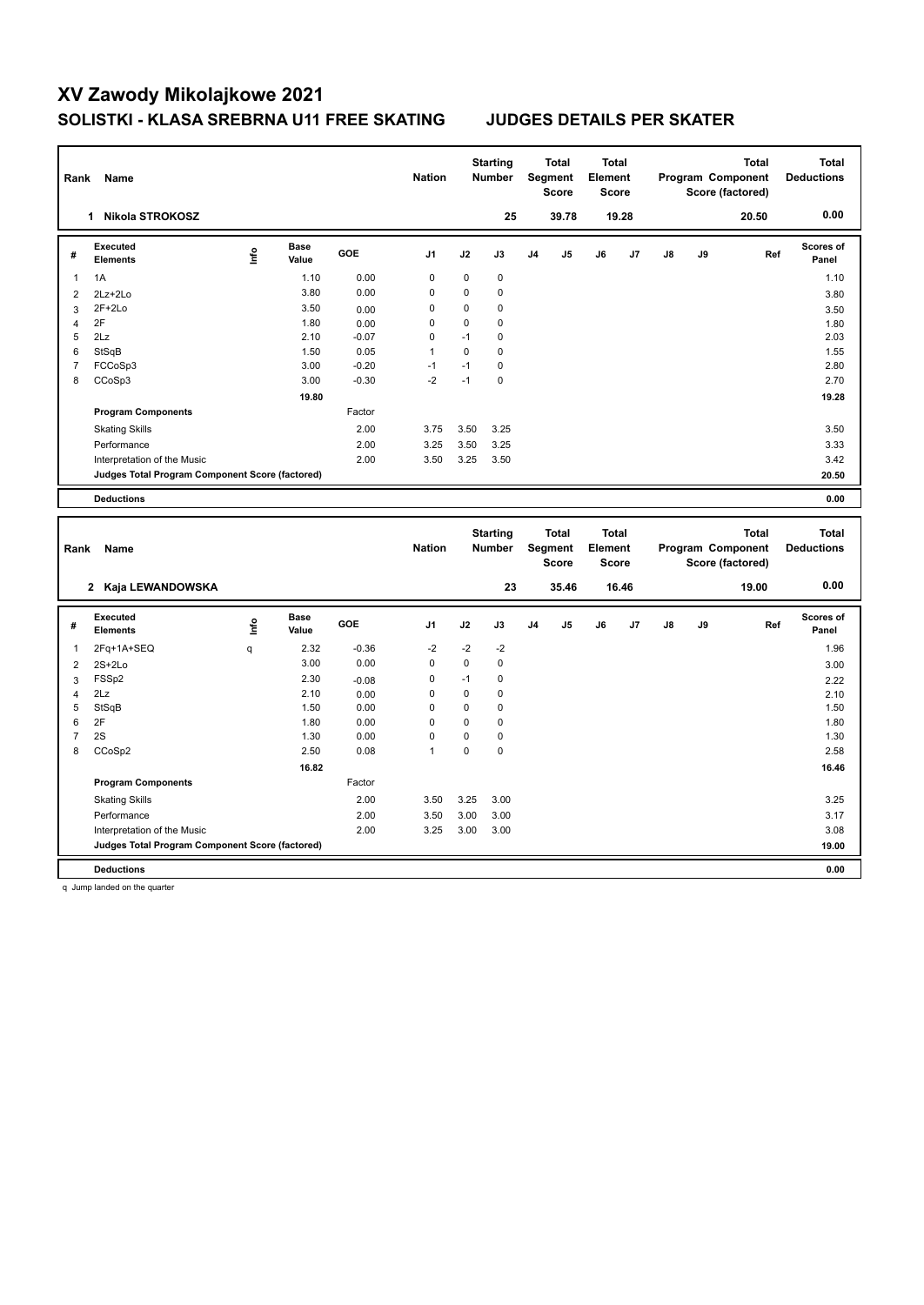| Rank           | Name                                            |         |                      |         | <b>Nation</b>  |              | <b>Starting</b><br>Number |    | Total<br>Segment<br><b>Score</b>        | <b>Total</b><br>Element<br><b>Score</b> |       |               | Program Component<br>Score (factored) | <b>Total</b> | <b>Total</b><br><b>Deductions</b> |
|----------------|-------------------------------------------------|---------|----------------------|---------|----------------|--------------|---------------------------|----|-----------------------------------------|-----------------------------------------|-------|---------------|---------------------------------------|--------------|-----------------------------------|
|                | 3 Nadia IGNACZAK                                |         |                      |         |                |              | 24                        |    | 34.93                                   |                                         | 15.59 |               |                                       | 19.84        | $-0.50$                           |
| #              | <b>Executed</b><br><b>Elements</b>              | Linfo   | <b>Base</b><br>Value | GOE     | J <sub>1</sub> | J2           | J3                        | J4 | J5                                      | J6                                      | J7    | $\mathsf{J}8$ | J9                                    | Ref          | <b>Scores of</b><br>Panel         |
| 1              | 1A                                              |         | 1.10                 | $-0.55$ | $-5$           | $-5$         | $-5$                      |    |                                         |                                         |       |               |                                       |              | 0.55                              |
| $\overline{2}$ | 2Lo+1Lo                                         |         | 2.20                 | 0.06    | $\pmb{0}$      | $\mathbf{1}$ | $\mathbf 0$               |    |                                         |                                         |       |               |                                       |              | 2.26                              |
| 3              | 2Lo                                             |         | 1.70                 | 0.06    | $\mathbf 0$    | $\mathbf{1}$ | $\mathbf 0$               |    |                                         |                                         |       |               |                                       |              | 1.76                              |
| 4              | CCoSp3                                          |         | 3.00                 | 0.30    | 1              | $\mathbf{1}$ | $\mathbf{1}$              |    |                                         |                                         |       |               |                                       |              | 3.30                              |
| 5              | $2F+1T$                                         |         | 2.20                 | 0.00    | $\mathbf 0$    | $\mathbf 0$  | $\mathbf 0$               |    |                                         |                                         |       |               |                                       |              | 2.20                              |
| 6              | StSqB                                           |         | 1.50                 | 0.05    | $\mathbf{1}$   | $\pmb{0}$    | $\mathbf 0$               |    |                                         |                                         |       |               |                                       |              | 1.55                              |
| $\overline{7}$ | 2F                                              |         | 1.80                 | $-0.36$ | $-3$           | $-3$         | $\mathbf 0$               |    |                                         |                                         |       |               |                                       |              | 1.44                              |
| 8              | FSSp2                                           |         | 2.30                 | 0.23    | $\mathbf{1}$   | $\mathbf{1}$ | $\mathbf{1}$              |    |                                         |                                         |       |               |                                       |              | 2.53                              |
|                |                                                 |         | 15.80                |         |                |              |                           |    |                                         |                                         |       |               |                                       |              | 15.59                             |
|                | <b>Program Components</b>                       |         |                      | Factor  |                |              |                           |    |                                         |                                         |       |               |                                       |              |                                   |
|                | <b>Skating Skills</b>                           |         |                      | 2.00    | 3.50           | 3.50         | 3.25                      |    |                                         |                                         |       |               |                                       |              | 3.42                              |
|                | Performance                                     |         |                      | 2.00    | 3.00           | 3.25         | 3.25                      |    |                                         |                                         |       |               |                                       |              | 3.17                              |
|                | Interpretation of the Music                     |         |                      | 2.00    | 3.50           | 3.25         | 3.25                      |    |                                         |                                         |       |               |                                       |              | 3.33                              |
|                | Judges Total Program Component Score (factored) |         |                      |         |                |              |                           |    |                                         |                                         |       |               |                                       |              | 19.84                             |
|                | <b>Deductions</b>                               |         | Falls:               | $-0.50$ |                |              |                           |    |                                         |                                         |       |               |                                       |              | $-0.50$                           |
|                |                                                 |         |                      |         |                |              |                           |    |                                         |                                         |       |               |                                       |              |                                   |
| Rank           | Name                                            |         |                      |         | <b>Nation</b>  |              | <b>Starting</b><br>Number |    | <b>Total</b><br>Segment<br><b>Score</b> | <b>Total</b><br>Element<br><b>Score</b> |       |               | Program Component<br>Score (factored) | <b>Total</b> | <b>Total</b><br><b>Deductions</b> |
|                | 4 Gabriela BARTOSIK-CIBOR                       |         |                      |         |                |              | 21                        |    | 33.06                                   |                                         | 15.06 |               |                                       | 18.50        | $-0.50$                           |
| #              | <b>Executed</b><br><b>Elements</b>              | lnfo    | <b>Base</b><br>Value | GOE     | J <sub>1</sub> | J2           | J3                        | J4 | J5                                      | J6                                      | J7    | J8            | J9                                    | Ref          | Scores of<br>Panel                |
| 1              | 2S                                              |         | 1.30                 | 0.09    | $\mathbf{1}$   | $\mathbf{1}$ | 0                         |    |                                         |                                         |       |               |                                       |              | 1.39                              |
| $\overline{2}$ | 2Lze<+2Lo<                                      | $\,<$   | 2.62                 | $-0.54$ | $-5$           | $-5$         | $-2$                      |    |                                         |                                         |       |               |                                       |              | 2.08                              |
| 3              | 2Lzeq                                           | q       | 1.68                 | $-0.84$ | $-5$           | $-5$         | -5                        |    |                                         |                                         |       |               |                                       |              | 0.84                              |
| $\overline{4}$ | 2Lo+2T<                                         | $\prec$ | 2.74                 | $-0.34$ | $-2$           | $-2$         | $-2$                      |    |                                         |                                         |       |               |                                       |              | 2.40                              |
| 5              | 1A                                              |         | 1.10                 | 0.00    | $\Omega$       | $\Omega$     | $\mathbf 0$               |    |                                         |                                         |       |               |                                       |              | 1.10                              |
| 6              | StSqB                                           |         | 1.50                 | 0.10    | $\mathbf{1}$   | $\mathbf{1}$ | $\mathbf 0$               |    |                                         |                                         |       |               |                                       |              | 1.60                              |
| $\overline{7}$ | FCCoSp3                                         |         | 3.00                 | $-0.10$ | $-1$           | $-1$         | $\mathbf{1}$              |    |                                         |                                         |       |               |                                       |              | 2.90                              |
| 8              | CCoSp2                                          |         | 2.50                 | 0.25    | $\mathbf{1}$   | $\mathbf{1}$ | $\mathbf{1}$              |    |                                         |                                         |       |               |                                       |              | 2.75                              |
|                |                                                 |         | 16.44                |         |                |              |                           |    |                                         |                                         |       |               |                                       |              | 15.06                             |
|                | <b>Program Components</b>                       |         |                      | Factor  |                |              |                           |    |                                         |                                         |       |               |                                       |              |                                   |
|                | <b>Skating Skills</b>                           |         |                      | 2.00    | 3.25           | 3.00         | 3.00                      |    |                                         |                                         |       |               |                                       |              | 3.08                              |
|                | Performance                                     |         |                      | 2.00    | 2.75           | 3.00         | 3.25                      |    |                                         |                                         |       |               |                                       |              | 3.00                              |
|                | Interpretation of the Music                     |         |                      | 2.00    | 3.25           | 3.00         | 3.25                      |    |                                         |                                         |       |               |                                       |              | 3.17                              |
|                | Judges Total Program Component Score (factored) |         |                      |         |                |              |                           |    |                                         |                                         |       |               |                                       |              | 18.50                             |

< Under-rotated jump e Wrong edge q Jump landed on the quarter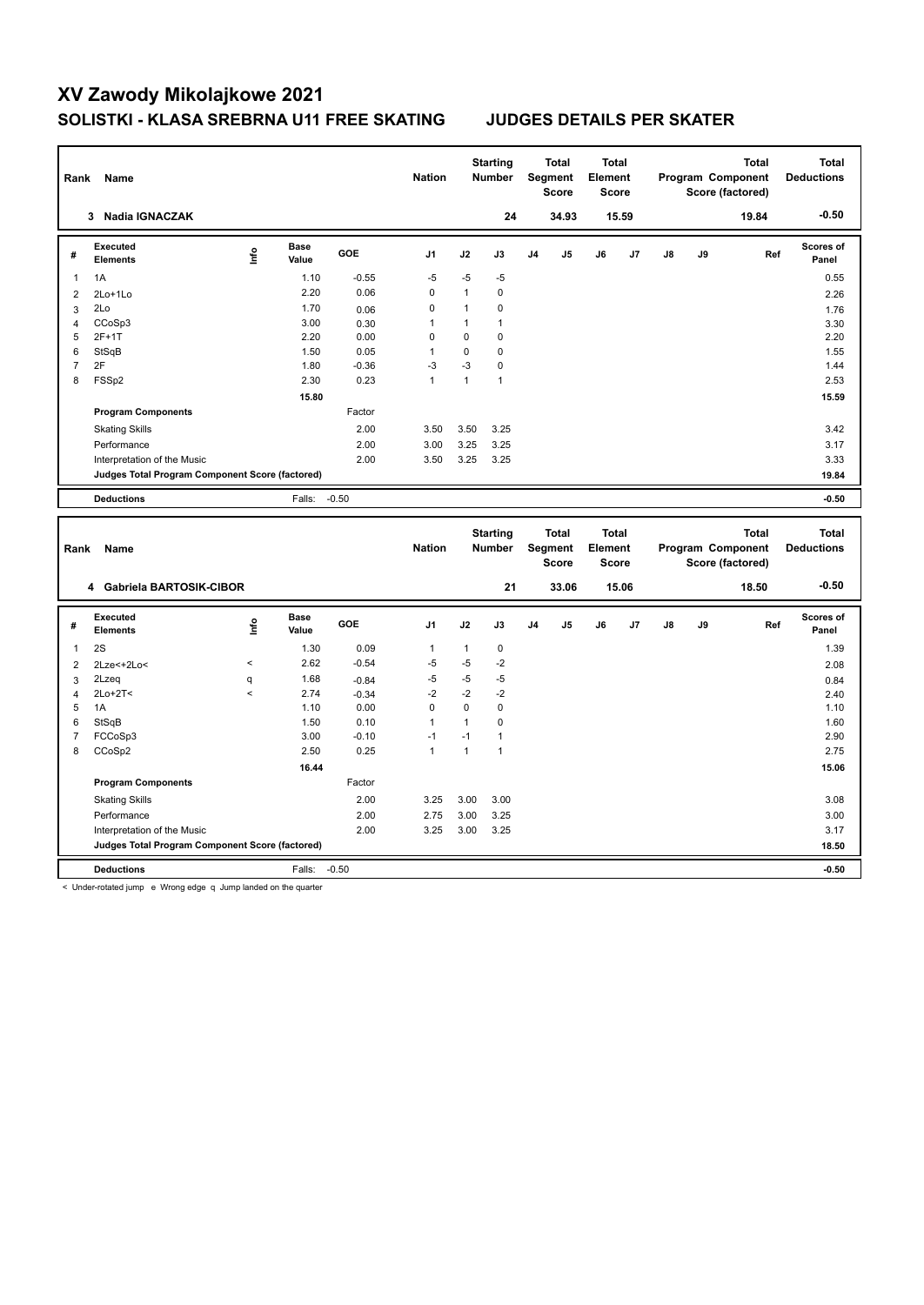| Rank           | Name                                            |         |                      |         | <b>Nation</b>  |          | <b>Starting</b><br><b>Number</b> |                | Total<br>Segment<br><b>Score</b> | Total<br>Element<br><b>Score</b> |       |               |    | Total<br>Program Component<br>Score (factored) | <b>Total</b><br><b>Deductions</b> |
|----------------|-------------------------------------------------|---------|----------------------|---------|----------------|----------|----------------------------------|----------------|----------------------------------|----------------------------------|-------|---------------|----|------------------------------------------------|-----------------------------------|
|                | <b>Wanda MROZEK</b><br>5.                       |         |                      |         |                |          | 22                               |                | 30.08                            |                                  | 13.74 |               |    | 16.34                                          | 0.00                              |
| #              | Executed<br><b>Elements</b>                     | lnfo    | <b>Base</b><br>Value | GOE     | J <sub>1</sub> | J2       | J3                               | J <sub>4</sub> | J5                               | J6                               | J7    | $\mathsf{J}8$ | J9 | Ref                                            | <b>Scores of</b><br>Panel         |
| 1              | 1Lz+1A+SEQ                                      |         | 1.36                 | 0.00    | $\mathbf 0$    | $\Omega$ | 0                                |                |                                  |                                  |       |               |    |                                                | 1.36                              |
| 2              | 2Loq                                            | q       | 1.70                 | $-0.34$ | $-2$           | $-2$     | $-2$                             |                |                                  |                                  |       |               |    |                                                | 1.36                              |
| 3              | $2S+2T$                                         |         | 2.60                 | 0.00    | 0              | 0        | 0                                |                |                                  |                                  |       |               |    |                                                | 2.60                              |
| 4              | FSSp2                                           |         | 2.30                 | $-0.15$ | $-1$           | $-1$     | 0                                |                |                                  |                                  |       |               |    |                                                | 2.15                              |
| 5              | StSqB                                           |         | 1.50                 | 0.00    | 0              | 0        | 0                                |                |                                  |                                  |       |               |    |                                                | 1.50                              |
| 6              | 2Lo<                                            | $\prec$ | 1.36                 | $-0.27$ | $-2$           | $-2$     | $-2$                             |                |                                  |                                  |       |               |    |                                                | 1.09                              |
| $\overline{7}$ | CCoSp2                                          |         | 2.50                 | 0.08    | $\Omega$       | 1        | $\Omega$                         |                |                                  |                                  |       |               |    |                                                | 2.58                              |
| 8              | 1A                                              |         | 1.10                 | 0.00    | 0              | $\Omega$ | 0                                |                |                                  |                                  |       |               |    |                                                | 1.10                              |
|                |                                                 |         | 14.42                |         |                |          |                                  |                |                                  |                                  |       |               |    |                                                | 13.74                             |
|                | <b>Program Components</b>                       |         |                      | Factor  |                |          |                                  |                |                                  |                                  |       |               |    |                                                |                                   |
|                | <b>Skating Skills</b>                           |         |                      | 2.00    | 3.00           | 3.00     | 2.75                             |                |                                  |                                  |       |               |    |                                                | 2.92                              |
|                | Performance                                     |         |                      | 2.00    | 2.50           | 2.75     | 2.50                             |                |                                  |                                  |       |               |    |                                                | 2.58                              |
|                | Interpretation of the Music                     |         |                      | 2.00    | 3.00           | 2.50     | 2.50                             |                |                                  |                                  |       |               |    |                                                | 2.67                              |
|                | Judges Total Program Component Score (factored) |         |                      |         |                |          |                                  |                |                                  |                                  |       |               |    |                                                | 16.34                             |
|                | <b>Deductions</b>                               |         |                      |         |                |          |                                  |                |                                  |                                  |       |               |    |                                                | 0.00                              |

< Under-rotated jump q Jump landed on the quarter

| Rank | Name                                            |          |                      |            | <b>Nation</b>  |          | <b>Starting</b><br><b>Number</b> |                | <b>Total</b><br>Segment<br><b>Score</b> | <b>Total</b><br>Element<br><b>Score</b> |       |               |    | <b>Total</b><br>Program Component<br>Score (factored) | <b>Total</b><br><b>Deductions</b> |
|------|-------------------------------------------------|----------|----------------------|------------|----------------|----------|----------------------------------|----------------|-----------------------------------------|-----------------------------------------|-------|---------------|----|-------------------------------------------------------|-----------------------------------|
|      | Kornelia SADLO<br>6                             |          |                      |            |                |          | 18                               |                | 27.76                                   |                                         | 13.76 |               |    | 14.00                                                 | 0.00                              |
| #    | Executed<br><b>Elements</b>                     | ۴ů       | <b>Base</b><br>Value | <b>GOE</b> | J <sub>1</sub> | J2       | J3                               | J <sub>4</sub> | J <sub>5</sub>                          | J6                                      | J7    | $\mathsf{J}8$ | J9 | Ref                                                   | <b>Scores of</b><br>Panel         |
| 1    | $1A+2T$                                         |          | 2.40                 | $-0.13$    | $-1$           | $-1$     | $-1$                             |                |                                         |                                         |       |               |    |                                                       | 2.27                              |
| 2    | 2Lo                                             |          | 1.70                 | 0.00       | 0              | 0        | 0                                |                |                                         |                                         |       |               |    |                                                       | 1.70                              |
| 3    | 2S                                              |          | 1.30                 | $-0.56$    | $-4$           | $-4$     | $-5$                             |                |                                         |                                         |       |               |    |                                                       | 0.74                              |
| 4    | 2Lo<                                            | $\hat{}$ | 1.36                 | $-0.27$    | $-2$           | $-2$     | $-2$                             |                |                                         |                                         |       |               |    |                                                       | 1.09                              |
| 5    | FSSp3                                           |          | 2.60                 | 0.00       | 0              | $\Omega$ | 0                                |                |                                         |                                         |       |               |    |                                                       | 2.60                              |
| 6    | StSqB                                           |          | 1.50                 | $-0.15$    | $-1$           | $-2$     | 0                                |                |                                         |                                         |       |               |    |                                                       | 1.35                              |
| 7    | $2S+2T$                                         |          | 2.60                 | $-0.09$    | $-1$           | $-1$     | 0                                |                |                                         |                                         |       |               |    |                                                       | 2.51                              |
| 8    | CCoSp2V                                         |          | 1.88                 | $-0.38$    | $-2$           | $-2$     | $-2$                             |                |                                         |                                         |       |               |    |                                                       | 1.50                              |
|      |                                                 |          | 15.34                |            |                |          |                                  |                |                                         |                                         |       |               |    |                                                       | 13.76                             |
|      | <b>Program Components</b>                       |          |                      | Factor     |                |          |                                  |                |                                         |                                         |       |               |    |                                                       |                                   |
|      | <b>Skating Skills</b>                           |          |                      | 2.00       | 2.50           | 2.75     | 2.50                             |                |                                         |                                         |       |               |    |                                                       | 2.58                              |
|      | Performance                                     |          |                      | 2.00       | 2.00           | 2.25     | 2.25                             |                |                                         |                                         |       |               |    |                                                       | 2.17                              |
|      | Interpretation of the Music                     |          |                      | 2.00       | 2.00           | 2.25     | 2.50                             |                |                                         |                                         |       |               |    |                                                       | 2.25                              |
|      | Judges Total Program Component Score (factored) |          |                      |            |                |          |                                  |                |                                         |                                         |       |               |    |                                                       | 14.00                             |
|      | <b>Deductions</b>                               |          |                      |            |                |          |                                  |                |                                         |                                         |       |               |    |                                                       | 0.00                              |

< Under-rotated jump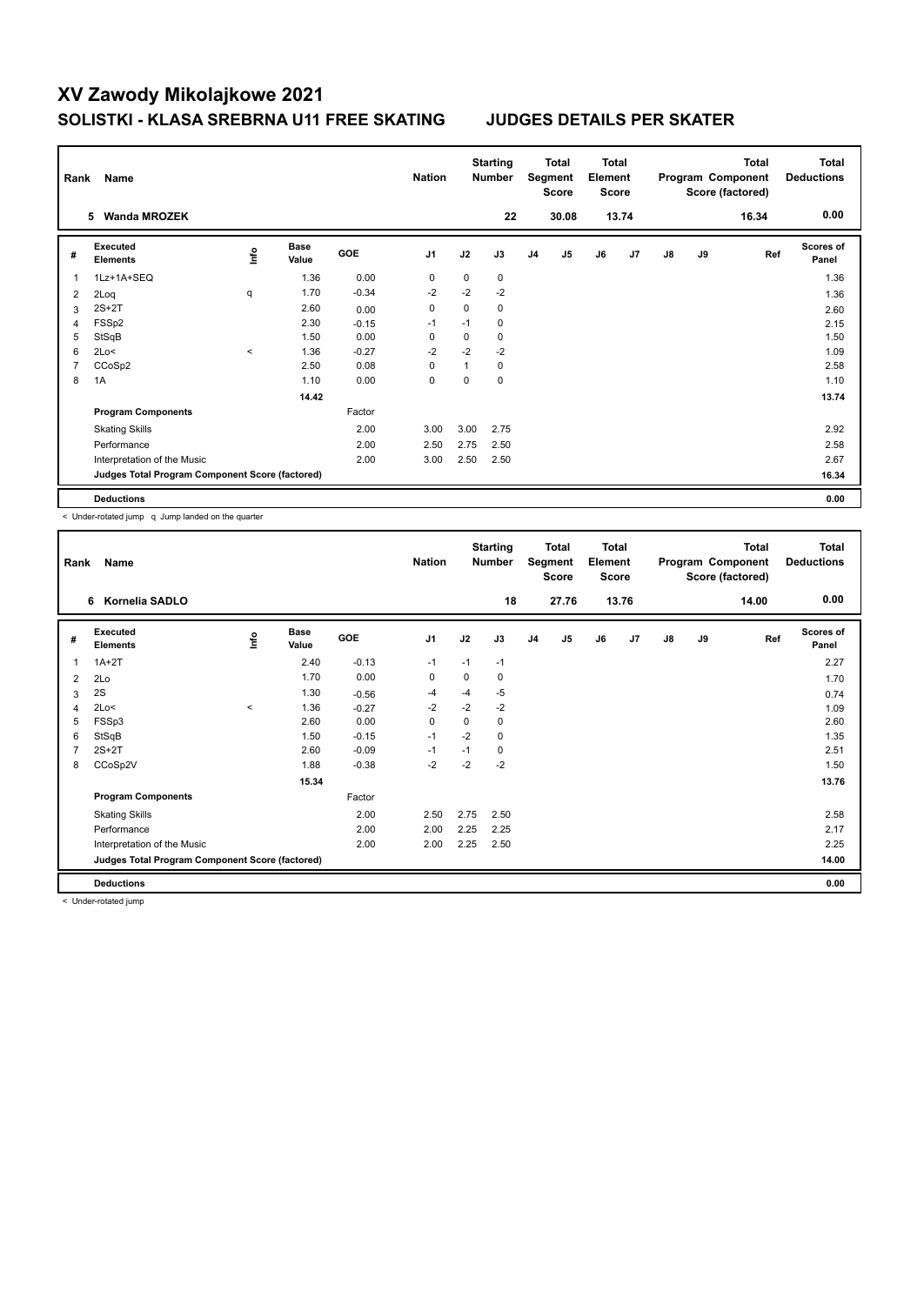| Rank | Name                                            |      |                      |         | <b>Nation</b>  |              | <b>Starting</b><br><b>Number</b> |                | Total<br>Segment<br><b>Score</b> | <b>Total</b><br>Element<br><b>Score</b> |       |               |    | <b>Total</b><br>Program Component<br>Score (factored) | <b>Total</b><br><b>Deductions</b> |
|------|-------------------------------------------------|------|----------------------|---------|----------------|--------------|----------------------------------|----------------|----------------------------------|-----------------------------------------|-------|---------------|----|-------------------------------------------------------|-----------------------------------|
|      | <b>Julia JARCO</b><br>7                         |      |                      |         |                |              | 9                                |                | 27.34                            |                                         | 12.18 |               |    | 15.66                                                 | $-0.50$                           |
| #    | <b>Executed</b><br><b>Elements</b>              | ١nf٥ | <b>Base</b><br>Value | GOE     | J <sub>1</sub> | J2           | J3                               | J <sub>4</sub> | J <sub>5</sub>                   | J6                                      | J7    | $\mathsf{J}8$ | J9 | Ref                                                   | <b>Scores of</b><br>Panel         |
| 1    | $2S+1T$                                         |      | 1.70                 | 0.04    | 0              | 1            | 0                                |                |                                  |                                         |       |               |    |                                                       | 1.74                              |
| 2    | 2Loq                                            | q    | 1.70                 | $-0.85$ | $-5$           | $-5$         | $-5$                             |                |                                  |                                         |       |               |    |                                                       | 0.85                              |
| 3    | FSSp1                                           |      | 2.00                 | $-0.13$ | $-1$           | $-1$         | 0                                |                |                                  |                                         |       |               |    |                                                       | 1.87                              |
| 4    | 1A                                              |      | 1.10                 | 0.04    | 0              | $\mathbf{1}$ | 0                                |                |                                  |                                         |       |               |    |                                                       | 1.14                              |
| 5    | StSqB                                           |      | 1.50                 | $-0.20$ | $-2$           | $-1$         | $-1$                             |                |                                  |                                         |       |               |    |                                                       | 1.30                              |
| 6    | 2S                                              |      | 1.30                 | 0.00    | 0              | 0            | 0                                |                |                                  |                                         |       |               |    |                                                       | 1.30                              |
| 7    | 1Lz+1A+SEQ                                      |      | 1.36                 | 0.04    | 0              | $\mathbf{1}$ | 0                                |                |                                  |                                         |       |               |    |                                                       | 1.40                              |
| 8    | CCoSp2                                          |      | 2.50                 | 0.08    | 0              | 1            | $\mathbf 0$                      |                |                                  |                                         |       |               |    |                                                       | 2.58                              |
|      |                                                 |      | 13.16                |         |                |              |                                  |                |                                  |                                         |       |               |    |                                                       | 12.18                             |
|      | <b>Program Components</b>                       |      |                      | Factor  |                |              |                                  |                |                                  |                                         |       |               |    |                                                       |                                   |
|      | <b>Skating Skills</b>                           |      |                      | 2.00    | 2.50           | 2.75         | 3.00                             |                |                                  |                                         |       |               |    |                                                       | 2.75                              |
|      | Performance                                     |      |                      | 2.00    | 2.00           | 2.75         | 2.75                             |                |                                  |                                         |       |               |    |                                                       | 2.50                              |
|      | Interpretation of the Music                     |      |                      | 2.00    | 2.50           | 2.50         | 2.75                             |                |                                  |                                         |       |               |    |                                                       | 2.58                              |
|      | Judges Total Program Component Score (factored) |      |                      |         |                |              |                                  |                |                                  |                                         |       |               |    |                                                       | 15.66                             |
|      | <b>Deductions</b>                               |      | Falls:               | $-0.50$ |                |              |                                  |                |                                  |                                         |       |               |    |                                                       | $-0.50$                           |

q Jump landed on the quarter

| Rank | Name                                            |      |                      |         | <b>Nation</b> |          | <b>Starting</b><br><b>Number</b> |                | <b>Total</b><br>Segment<br><b>Score</b> | <b>Total</b><br>Element<br><b>Score</b> |       |               |    | <b>Total</b><br>Program Component<br>Score (factored) | <b>Total</b><br><b>Deductions</b> |
|------|-------------------------------------------------|------|----------------------|---------|---------------|----------|----------------------------------|----------------|-----------------------------------------|-----------------------------------------|-------|---------------|----|-------------------------------------------------------|-----------------------------------|
|      | Magdalena SPLAWSKA<br>8                         |      |                      |         |               |          | 11                               |                | 26.92                                   |                                         | 11.08 |               |    | 15.84                                                 | 0.00                              |
| #    | Executed<br><b>Elements</b>                     | lnfo | <b>Base</b><br>Value | GOE     | J1            | J2       | J3                               | J <sub>4</sub> | J5                                      | J6                                      | J7    | $\mathsf{J}8$ | J9 | Ref                                                   | <b>Scores of</b><br>Panel         |
| 1    | $1A+1Lo$                                        |      | 1.60                 | 0.00    | 0             | $\Omega$ | 0                                |                |                                         |                                         |       |               |    |                                                       | 1.60                              |
| 2    | 2S                                              |      | 1.30                 | 0.00    | 0             | 0        | 0                                |                |                                         |                                         |       |               |    |                                                       | 1.30                              |
| 3    | 1A                                              |      | 1.10                 | 0.07    | $\mathbf{1}$  | 1        | 0                                |                |                                         |                                         |       |               |    |                                                       | 1.17                              |
| 4    | FSSpB                                           |      | 1.70                 | $-0.11$ | 0             | $-2$     | 0                                |                |                                         |                                         |       |               |    |                                                       | 1.59                              |
| 5    | StSqB                                           |      | 1.50                 | $-0.05$ | $-1$          | 0        | 0                                |                |                                         |                                         |       |               |    |                                                       | 1.45                              |
| 6    | 1Lz+1Lo                                         |      | 1.10                 | 0.00    | 0             | 0        | 0                                |                |                                         |                                         |       |               |    |                                                       | 1.10                              |
| 7    | 2Sq                                             | q    | 1.30                 | $-0.30$ | $-2$          | $-2$     | -3                               |                |                                         |                                         |       |               |    |                                                       | 1.00                              |
| 8    | CCoSp1                                          |      | 2.00                 | $-0.13$ | $-1$          | $-1$     | 0                                |                |                                         |                                         |       |               |    |                                                       | 1.87                              |
|      |                                                 |      | 11.60                |         |               |          |                                  |                |                                         |                                         |       |               |    |                                                       | 11.08                             |
|      | <b>Program Components</b>                       |      |                      | Factor  |               |          |                                  |                |                                         |                                         |       |               |    |                                                       |                                   |
|      | <b>Skating Skills</b>                           |      |                      | 2.00    | 2.50          | 3.00     | 2.50                             |                |                                         |                                         |       |               |    |                                                       | 2.67                              |
|      | Performance                                     |      |                      | 2.00    | 2.25          | 3.00     | 2.50                             |                |                                         |                                         |       |               |    |                                                       | 2.58                              |
|      | Interpretation of the Music                     |      |                      | 2.00    | 2.50          | 3.00     | 2.50                             |                |                                         |                                         |       |               |    |                                                       | 2.67                              |
|      | Judges Total Program Component Score (factored) |      |                      |         |               |          |                                  |                |                                         |                                         |       |               |    |                                                       | 15.84                             |
|      | <b>Deductions</b>                               |      |                      |         |               |          |                                  |                |                                         |                                         |       |               |    |                                                       | 0.00                              |

q Jump landed on the quarter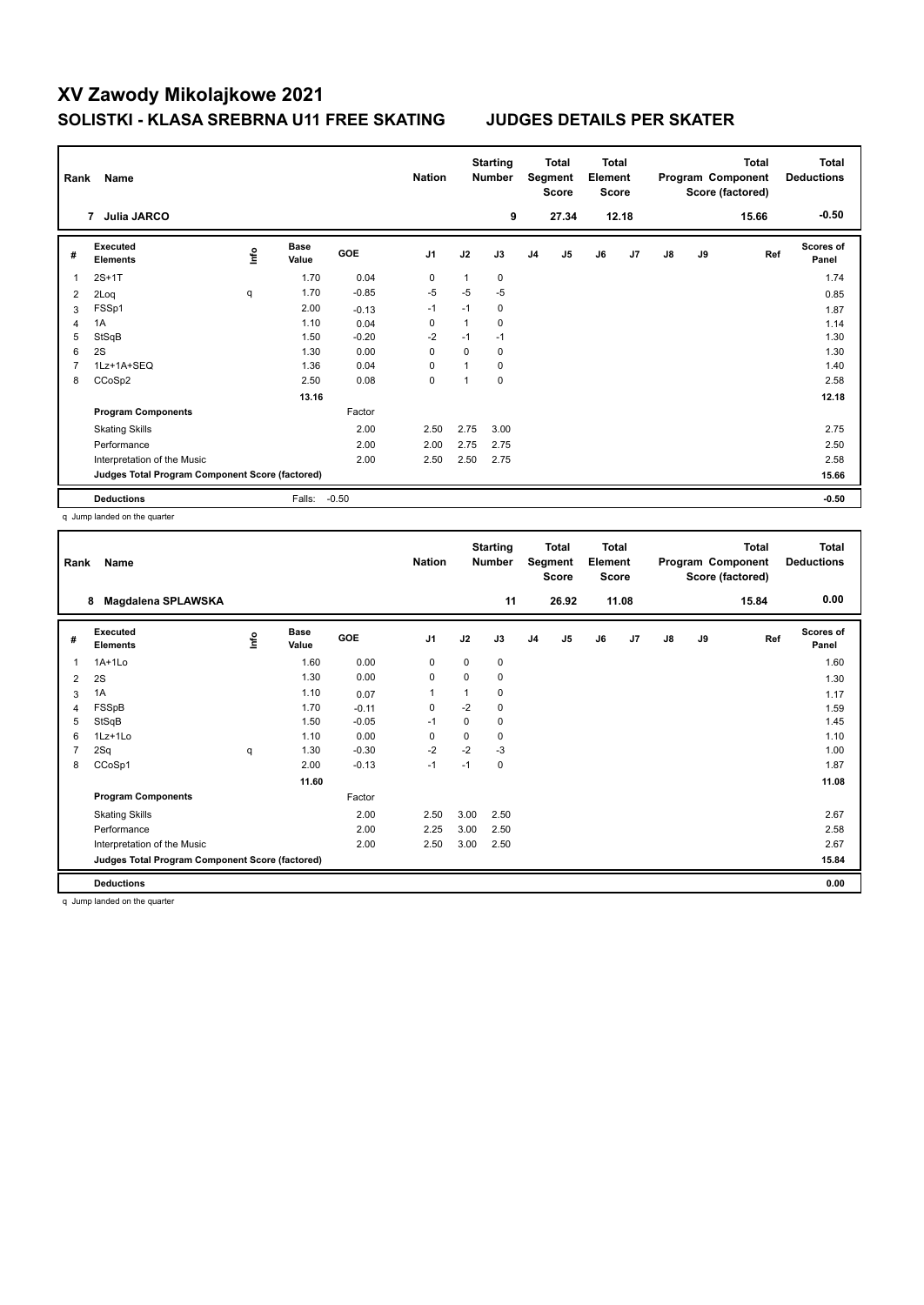| Rank | Name                                            |      |                      |         | <b>Nation</b>  |             | <b>Starting</b><br><b>Number</b> |                | <b>Total</b><br>Segment<br><b>Score</b> | <b>Total</b><br>Element<br><b>Score</b> |       |    |    | <b>Total</b><br>Program Component<br>Score (factored) | <b>Total</b><br><b>Deductions</b> |
|------|-------------------------------------------------|------|----------------------|---------|----------------|-------------|----------------------------------|----------------|-----------------------------------------|-----------------------------------------|-------|----|----|-------------------------------------------------------|-----------------------------------|
|      | <b>Wiktoria BEDNAREK</b><br>9                   |      |                      |         |                |             | 20                               |                | 25.90                                   |                                         | 10.06 |    |    | 15.84                                                 | 0.00                              |
| #    | Executed<br><b>Elements</b>                     | lnfo | <b>Base</b><br>Value | GOE     | J <sub>1</sub> | J2          | J3                               | J <sub>4</sub> | J <sub>5</sub>                          | J6                                      | J7    | J8 | J9 | Ref                                                   | Scores of<br>Panel                |
| 1    | $1A+1Lo$                                        |      | 1.60                 | 0.00    | $\mathbf 0$    | $\mathbf 0$ | $\mathbf 0$                      |                |                                         |                                         |       |    |    |                                                       | 1.60                              |
| 2    | 1F!+1Lo                                         |      | 1.00                 | $-0.05$ | $-1$           | $-1$        | $-1$                             |                |                                         |                                         |       |    |    |                                                       | 0.95                              |
| 3    | 1A                                              |      | 1.10                 | 0.00    | 0              | 0           | 0                                |                |                                         |                                         |       |    |    |                                                       | 1.10                              |
| 4    | 2S                                              |      | 1.30                 | 0.00    | 0              | 0           | 0                                |                |                                         |                                         |       |    |    |                                                       | 1.30                              |
| 5    | CoSpBV                                          |      | 1.13                 | $-0.08$ | 0              | $-2$        | 0                                |                |                                         |                                         |       |    |    |                                                       | 1.05                              |
| 6    | StSqB                                           |      | 1.50                 | 0.00    | $\Omega$       | $\mathbf 0$ | 0                                |                |                                         |                                         |       |    |    |                                                       | 1.50                              |
| 7    | 2S                                              |      | 1.30                 | $-0.04$ | $\Omega$       | $-1$        | $\Omega$                         |                |                                         |                                         |       |    |    |                                                       | 1.26                              |
| 8    | FSSp1V                                          |      | 1.50                 | $-0.20$ | $-1$           | $-3$        | $\mathbf 0$                      |                |                                         |                                         |       |    |    |                                                       | 1.30                              |
|      |                                                 |      | 10.43                |         |                |             |                                  |                |                                         |                                         |       |    |    |                                                       | 10.06                             |
|      | <b>Program Components</b>                       |      |                      | Factor  |                |             |                                  |                |                                         |                                         |       |    |    |                                                       |                                   |
|      | <b>Skating Skills</b>                           |      |                      | 2.00    | 2.75           | 2.75        | 2.75                             |                |                                         |                                         |       |    |    |                                                       | 2.75                              |
|      | Performance                                     |      |                      | 2.00    | 2.50           | 2.50        | 2.50                             |                |                                         |                                         |       |    |    |                                                       | 2.50                              |
|      | Interpretation of the Music                     |      |                      | 2.00    | 2.75           | 2.75        | 2.50                             |                |                                         |                                         |       |    |    |                                                       | 2.67                              |
|      | Judges Total Program Component Score (factored) |      |                      |         |                |             |                                  |                |                                         |                                         |       |    |    |                                                       | 15.84                             |
|      | <b>Deductions</b>                               |      |                      |         |                |             |                                  |                |                                         |                                         |       |    |    |                                                       | 0.00                              |

! Not clear edge

| Rank           | Name                                            |      |                      |         | <b>Nation</b> |          | <b>Starting</b><br><b>Number</b> |                | Total<br>Segment<br><b>Score</b> | <b>Total</b><br>Element<br><b>Score</b> |       |               |    | <b>Total</b><br>Program Component<br>Score (factored) | Total<br><b>Deductions</b> |
|----------------|-------------------------------------------------|------|----------------------|---------|---------------|----------|----------------------------------|----------------|----------------------------------|-----------------------------------------|-------|---------------|----|-------------------------------------------------------|----------------------------|
|                | <b>Vira LISOGURSKA</b><br>10                    |      |                      |         |               |          | 7                                |                | 25.90                            |                                         | 10.90 |               |    | 15.00                                                 | 0.00                       |
| #              | Executed<br><b>Elements</b>                     | ١nf٥ | <b>Base</b><br>Value | GOE     | J1            | J2       | J3                               | J <sub>4</sub> | J5                               | J6                                      | J7    | $\mathsf{J}8$ | J9 | Ref                                                   | <b>Scores of</b><br>Panel  |
| 1              | 1A                                              |      | 1.10                 | $-0.04$ | 0             | $-1$     | 0                                |                |                                  |                                         |       |               |    |                                                       | 1.06                       |
| 2              | 2S                                              |      | 1.30                 | 0.00    | 0             | $\Omega$ | 0                                |                |                                  |                                         |       |               |    |                                                       | 1.30                       |
| 3              | 1Lz+1Lo                                         |      | 1.10                 | 0.02    | 0             |          | 0                                |                |                                  |                                         |       |               |    |                                                       | 1.12                       |
| 4              | StSqB                                           |      | 1.50                 | 0.00    | 0             | 0        | 0                                |                |                                  |                                         |       |               |    |                                                       | 1.50                       |
| 5              | $1A+1T$                                         |      | 1.50                 | 0.00    | 0             | $\Omega$ | 0                                |                |                                  |                                         |       |               |    |                                                       | 1.50                       |
| 6              | CCoSp1                                          |      | 2.00                 | $-0.07$ | $-1$          | 0        | 0                                |                |                                  |                                         |       |               |    |                                                       | 1.93                       |
| $\overline{7}$ | 2Lo                                             |      | 1.70                 | $-0.45$ | $-2$          | $-3$     | $-3$                             |                |                                  |                                         |       |               |    |                                                       | 1.25                       |
| 8              | FSSpBV                                          |      | 1.28                 | $-0.04$ | 0             | $-1$     | 0                                |                |                                  |                                         |       |               |    |                                                       | 1.24                       |
|                |                                                 |      | 11.48                |         |               |          |                                  |                |                                  |                                         |       |               |    |                                                       | 10.90                      |
|                | <b>Program Components</b>                       |      |                      | Factor  |               |          |                                  |                |                                  |                                         |       |               |    |                                                       |                            |
|                | <b>Skating Skills</b>                           |      |                      | 2.00    | 2.50          | 2.75     | 2.50                             |                |                                  |                                         |       |               |    |                                                       | 2.58                       |
|                | Performance                                     |      |                      | 2.00    | 2.25          | 2.75     | 2.50                             |                |                                  |                                         |       |               |    |                                                       | 2.50                       |
|                | Interpretation of the Music                     |      |                      | 2.00    | 2.25          | 2.50     | 2.50                             |                |                                  |                                         |       |               |    |                                                       | 2.42                       |
|                | Judges Total Program Component Score (factored) |      |                      |         |               |          |                                  |                |                                  |                                         |       |               |    |                                                       | 15.00                      |
|                | <b>Deductions</b>                               |      |                      |         |               |          |                                  |                |                                  |                                         |       |               |    |                                                       | 0.00                       |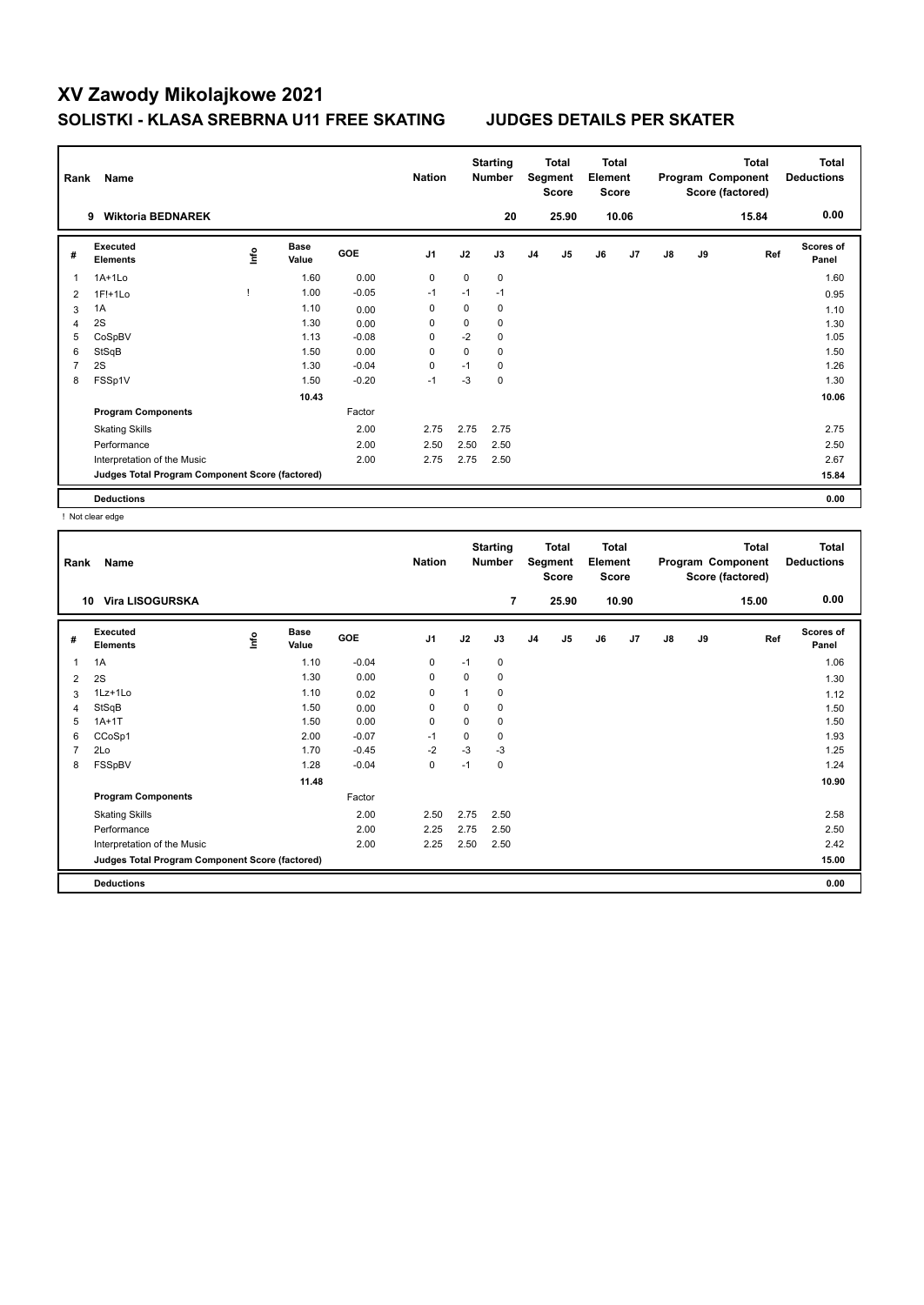| Rank           | Name                                            |         |                      |         | <b>Nation</b>  |             | <b>Starting</b><br><b>Number</b> |                | Total<br>Segment<br><b>Score</b> | <b>Total</b><br>Element<br><b>Score</b> |       |               |    | <b>Total</b><br>Program Component<br>Score (factored) | <b>Total</b><br><b>Deductions</b> |
|----------------|-------------------------------------------------|---------|----------------------|---------|----------------|-------------|----------------------------------|----------------|----------------------------------|-----------------------------------------|-------|---------------|----|-------------------------------------------------------|-----------------------------------|
| 11             | <b>Kalina POPOW</b>                             |         |                      |         |                |             | 13                               |                | 25.76                            |                                         | 10.92 |               |    | 14.84                                                 | 0.00                              |
| #              | <b>Executed</b><br><b>Elements</b>              | lnfo    | <b>Base</b><br>Value | GOE     | J <sub>1</sub> | J2          | J3                               | J <sub>4</sub> | J <sub>5</sub>                   | J6                                      | J7    | $\mathsf{J}8$ | J9 | Ref                                                   | <b>Scores of</b><br>Panel         |
| 1              | $1A+1T<<$                                       | <<      | 1.10                 | $-0.51$ | $-4$           | $-5$        | $-5$                             |                |                                  |                                         |       |               |    |                                                       | 0.59                              |
| $\overline{2}$ | 2S                                              |         | 1.30                 | 0.00    | 0              | 0           | 0                                |                |                                  |                                         |       |               |    |                                                       | 1.30                              |
| 3              | FSSp1                                           |         | 2.00                 | 0.00    | 0              | $\mathbf 0$ | 0                                |                |                                  |                                         |       |               |    |                                                       | 2.00                              |
| 4              | StSqB                                           |         | 1.50                 | $-0.10$ | 0              | $-2$        | 0                                |                |                                  |                                         |       |               |    |                                                       | 1.40                              |
| 5              | 2S                                              |         | 1.30                 | 0.00    | $\Omega$       | 0           | 0                                |                |                                  |                                         |       |               |    |                                                       | 1.30                              |
| 6              | $1A+1L0$                                        |         | 1.60                 | 0.00    | $\Omega$       | $\Omega$    | $\Omega$                         |                |                                  |                                         |       |               |    |                                                       | 1.60                              |
|                | 2T <                                            | $\prec$ | 1.04                 | $-0.31$ | $-2$           | $-3$        | $-4$                             |                |                                  |                                         |       |               |    |                                                       | 0.73                              |
| 8              | CCoSp1                                          |         | 2.00                 | 0.00    | 0              | 0           | 0                                |                |                                  |                                         |       |               |    |                                                       | 2.00                              |
|                |                                                 |         | 11.84                |         |                |             |                                  |                |                                  |                                         |       |               |    |                                                       | 10.92                             |
|                | <b>Program Components</b>                       |         |                      | Factor  |                |             |                                  |                |                                  |                                         |       |               |    |                                                       |                                   |
|                | <b>Skating Skills</b>                           |         |                      | 2.00    | 2.50           | 2.75        | 2.50                             |                |                                  |                                         |       |               |    |                                                       | 2.58                              |
|                | Performance                                     |         |                      | 2.00    | 2.50           | 2.50        | 2.25                             |                |                                  |                                         |       |               |    |                                                       | 2.42                              |
|                | Interpretation of the Music                     |         |                      | 2.00    | 2.25           | 2.50        | 2.50                             |                |                                  |                                         |       |               |    |                                                       | 2.42                              |
|                | Judges Total Program Component Score (factored) |         |                      |         |                |             |                                  |                |                                  |                                         |       |               |    |                                                       | 14.84                             |
|                | <b>Deductions</b>                               |         |                      |         |                |             |                                  |                |                                  |                                         |       |               |    |                                                       | 0.00                              |

< Under-rotated jump << Downgraded jump

| Rank | Name                                            |         |                      |         | <b>Nation</b>  |      | <b>Starting</b><br><b>Number</b> |                | Total<br>Segment<br><b>Score</b> | <b>Total</b><br>Element<br><b>Score</b> |       |               |    | Total<br>Program Component<br>Score (factored) | <b>Total</b><br><b>Deductions</b> |
|------|-------------------------------------------------|---------|----------------------|---------|----------------|------|----------------------------------|----------------|----------------------------------|-----------------------------------------|-------|---------------|----|------------------------------------------------|-----------------------------------|
|      | <b>Helene MATZKEIT</b><br>12                    |         |                      |         |                |      | 12                               |                | 25.68                            |                                         | 12.70 |               |    | 13.48                                          | $-0.50$                           |
| #    | Executed<br><b>Elements</b>                     | Linfo   | <b>Base</b><br>Value | GOE     | J <sub>1</sub> | J2   | J3                               | J <sub>4</sub> | J <sub>5</sub>                   | J6                                      | J7    | $\mathsf{J}8$ | J9 | Ref                                            | <b>Scores of</b><br>Panel         |
| 1    | $2S+2T<$                                        | $\prec$ | 2.34                 | $-0.22$ | $-2$           | $-2$ | $-1$                             |                |                                  |                                         |       |               |    |                                                | 2.12                              |
| 2    | 2Lo                                             |         | 1.70                 | $-0.06$ | 0              | $-1$ | 0                                |                |                                  |                                         |       |               |    |                                                | 1.64                              |
| 3    | FSSp1                                           |         | 2.00                 | $-0.27$ | $-2$           | $-2$ | 0                                |                |                                  |                                         |       |               |    |                                                | 1.73                              |
| 4    | 2Fq                                             | q       | 1.80                 | $-0.90$ | $-5$           | $-5$ | $-5$                             |                |                                  |                                         |       |               |    |                                                | 0.90                              |
| 5    | 1A+1A+SEQ                                       |         | 1.76                 | 0.00    | 0              | 0    | 0                                |                |                                  |                                         |       |               |    |                                                | 1.76                              |
| 6    | CCoSp1                                          |         | 2.00                 | 0.00    | $\mathbf 0$    | 0    | 0                                |                |                                  |                                         |       |               |    |                                                | 2.00                              |
| 7    | StSqB                                           |         | 1.50                 | $-0.25$ | $-3$           | $-2$ | 0                                |                |                                  |                                         |       |               |    |                                                | 1.25                              |
| 8    | 2S                                              |         | 1.30                 | 0.00    | 0              | 0    | 0                                |                |                                  |                                         |       |               |    |                                                | 1.30                              |
|      |                                                 |         | 14.40                |         |                |      |                                  |                |                                  |                                         |       |               |    |                                                | 12.70                             |
|      | <b>Program Components</b>                       |         |                      | Factor  |                |      |                                  |                |                                  |                                         |       |               |    |                                                |                                   |
|      | <b>Skating Skills</b>                           |         |                      | 2.00    | 2.00           | 2.50 | 2.50                             |                |                                  |                                         |       |               |    |                                                | 2.33                              |
|      | Performance                                     |         |                      | 2.00    | 1.75           | 2.25 | 2.25                             |                |                                  |                                         |       |               |    |                                                | 2.08                              |
|      | Interpretation of the Music                     |         |                      | 2.00    | 2.00           | 2.50 | 2.50                             |                |                                  |                                         |       |               |    |                                                | 2.33                              |
|      | Judges Total Program Component Score (factored) |         |                      |         |                |      |                                  |                |                                  |                                         |       |               |    |                                                | 13.48                             |
|      | <b>Deductions</b><br>.<br>.                     |         | Falls:               | $-0.50$ |                |      |                                  |                |                                  |                                         |       |               |    |                                                | $-0.50$                           |

< Under-rotated jump q Jump landed on the quarter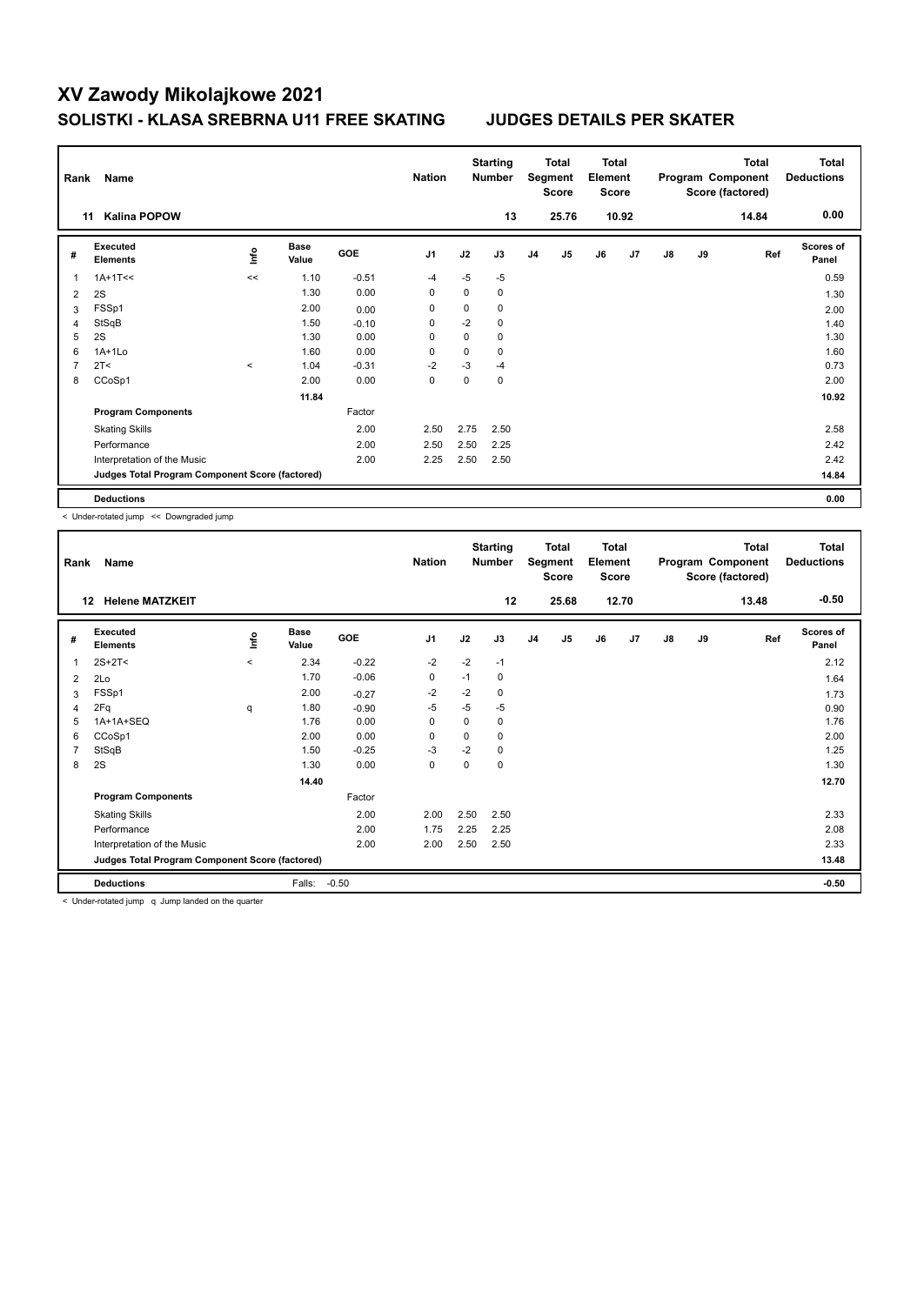| Rank | Name                                            |         |                      |            | <b>Nation</b>  |             | <b>Starting</b><br><b>Number</b> |                | Total<br>Segment<br>Score | <b>Total</b><br>Element<br><b>Score</b> |                |               |    | <b>Total</b><br>Program Component<br>Score (factored) | Total<br><b>Deductions</b> |
|------|-------------------------------------------------|---------|----------------------|------------|----------------|-------------|----------------------------------|----------------|---------------------------|-----------------------------------------|----------------|---------------|----|-------------------------------------------------------|----------------------------|
|      | <b>Julita KANTOCH</b><br>13                     |         |                      |            |                |             | 14                               |                | 25.34                     |                                         | 10.82          |               |    | 15.52                                                 | $-1.00$                    |
| #    | Executed<br><b>Elements</b>                     | ١nf٥    | <b>Base</b><br>Value | <b>GOE</b> | J <sub>1</sub> | J2          | J3                               | J <sub>4</sub> | J <sub>5</sub>            | J6                                      | J <sub>7</sub> | $\mathsf{J}8$ | J9 | Ref                                                   | Scores of<br>Panel         |
| 1    | 2F<                                             | $\prec$ | 1.44                 | $-0.72$    | $-5$           | $-5$        | $-5$                             |                |                           |                                         |                |               |    |                                                       | 0.72                       |
| 2    | $2S+1Lo$                                        |         | 1.80                 | 0.00       | 0              | 0           | 0                                |                |                           |                                         |                |               |    |                                                       | 1.80                       |
| 3    | FSSp1                                           |         | 2.00                 | 0.00       | 0              | $\mathbf 0$ | 0                                |                |                           |                                         |                |               |    |                                                       | 2.00                       |
| 4    | 2F<                                             | $\,<$   | 1.44                 | $-0.72$    | $-5$           | $-5$        | $-5$                             |                |                           |                                         |                |               |    |                                                       | 0.72                       |
| 5    | 2Sq                                             | q       | 1.30                 | $-0.17$    | 0              | $-2$        | $-2$                             |                |                           |                                         |                |               |    |                                                       | 1.13                       |
| 6    | CCoSp1V                                         |         | 1.50                 | $-0.20$    | $-2$           | $-1$        | $-1$                             |                |                           |                                         |                |               |    |                                                       | 1.30                       |
| 7    | StSqB                                           |         | 1.50                 | 0.05       | $\overline{1}$ | 0           | 0                                |                |                           |                                         |                |               |    |                                                       | 1.55                       |
| 8    | $1A+1Lo$                                        |         | 1.60                 | 0.00       | $\mathbf 0$    | $\mathbf 0$ | $\mathbf 0$                      |                |                           |                                         |                |               |    |                                                       | 1.60                       |
|      |                                                 |         | 12.58                |            |                |             |                                  |                |                           |                                         |                |               |    |                                                       | 10.82                      |
|      | <b>Program Components</b>                       |         |                      | Factor     |                |             |                                  |                |                           |                                         |                |               |    |                                                       |                            |
|      | <b>Skating Skills</b>                           |         |                      | 2.00       | 2.50           | 2.75        | 2.75                             |                |                           |                                         |                |               |    |                                                       | 2.67                       |
|      | Performance                                     |         |                      | 2.00       | 2.25           | 2.50        | 2.50                             |                |                           |                                         |                |               |    |                                                       | 2.42                       |
|      | Interpretation of the Music                     |         |                      | 2.00       | 2.50           | 2.75        | 2.75                             |                |                           |                                         |                |               |    |                                                       | 2.67                       |
|      | Judges Total Program Component Score (factored) |         |                      |            |                |             |                                  |                |                           |                                         |                |               |    |                                                       | 15.52                      |
|      | <b>Deductions</b>                               |         | Falls:               | $-1.00$    |                |             |                                  |                |                           |                                         |                |               |    |                                                       | $-1.00$                    |

< Under-rotated jump q Jump landed on the quarter

| Rank | Name                                            |         |                      |         | <b>Nation</b>  |          | <b>Starting</b><br><b>Number</b> |                | <b>Total</b><br>Segment<br>Score | Total<br>Element<br><b>Score</b> |       |               |    | <b>Total</b><br>Program Component<br>Score (factored) | Total<br><b>Deductions</b> |
|------|-------------------------------------------------|---------|----------------------|---------|----------------|----------|----------------------------------|----------------|----------------------------------|----------------------------------|-------|---------------|----|-------------------------------------------------------|----------------------------|
|      | Wanda KEDZIERSKA<br>14                          |         |                      |         |                |          | 15                               |                | 24.68                            |                                  | 10.34 |               |    | 15.34                                                 | $-1.00$                    |
| #    | Executed<br><b>Elements</b>                     | lnfo    | <b>Base</b><br>Value | GOE     | J <sub>1</sub> | J2       | J3                               | J <sub>4</sub> | J5                               | J6                               | J7    | $\mathsf{J}8$ | J9 | Ref                                                   | Scores of<br>Panel         |
| 1    | $1A+1Lo$                                        |         | 1.60                 | 0.00    | 0              | 0        | 0                                |                |                                  |                                  |       |               |    |                                                       | 1.60                       |
| 2    | 2S<                                             | $\prec$ | 1.04                 | $-0.21$ | $-2$           | $-2$     | $-2$                             |                |                                  |                                  |       |               |    |                                                       | 0.83                       |
| 3    | 2T<                                             | $\prec$ | 1.04                 | $-0.52$ | $-5$           | $-5$     | $-5$                             |                |                                  |                                  |       |               |    |                                                       | 0.52                       |
| 4    | FSSpB                                           |         | 1.70                 | $-0.06$ | $-1$           | 0        | 0                                |                |                                  |                                  |       |               |    |                                                       | 1.64                       |
| 5    | 2S                                              |         | 1.30                 | $-0.65$ | $-5$           | -5       | -5                               |                |                                  |                                  |       |               |    |                                                       | 0.65                       |
| 6    | $1Lz+1Lo$                                       |         | 1.10                 | 0.00    | $\Omega$       | 0        | 0                                |                |                                  |                                  |       |               |    |                                                       | 1.10                       |
|      | StSqB                                           |         | 1.50                 | 0.00    | $\mathbf 0$    | $\Omega$ | 0                                |                |                                  |                                  |       |               |    |                                                       | 1.50                       |
| 8    | CCoSp2                                          |         | 2.50                 | 0.00    | $\mathbf 0$    | 0        | 0                                |                |                                  |                                  |       |               |    |                                                       | 2.50                       |
|      |                                                 |         | 11.78                |         |                |          |                                  |                |                                  |                                  |       |               |    |                                                       | 10.34                      |
|      | <b>Program Components</b>                       |         |                      | Factor  |                |          |                                  |                |                                  |                                  |       |               |    |                                                       |                            |
|      | <b>Skating Skills</b>                           |         |                      | 2.00    | 2.50           | 3.00     | 2.75                             |                |                                  |                                  |       |               |    |                                                       | 2.75                       |
|      | Performance                                     |         |                      | 2.00    | 2.00           | 2.50     | 2.75                             |                |                                  |                                  |       |               |    |                                                       | 2.42                       |
|      | Interpretation of the Music                     |         |                      | 2.00    | 2.25           | 2.50     | 2.75                             |                |                                  |                                  |       |               |    |                                                       | 2.50                       |
|      | Judges Total Program Component Score (factored) |         |                      |         |                |          |                                  |                |                                  |                                  |       |               |    |                                                       | 15.34                      |
|      | <b>Deductions</b>                               |         | Falls:               | $-1.00$ |                |          |                                  |                |                                  |                                  |       |               |    |                                                       | $-1.00$                    |

< Under-rotated jump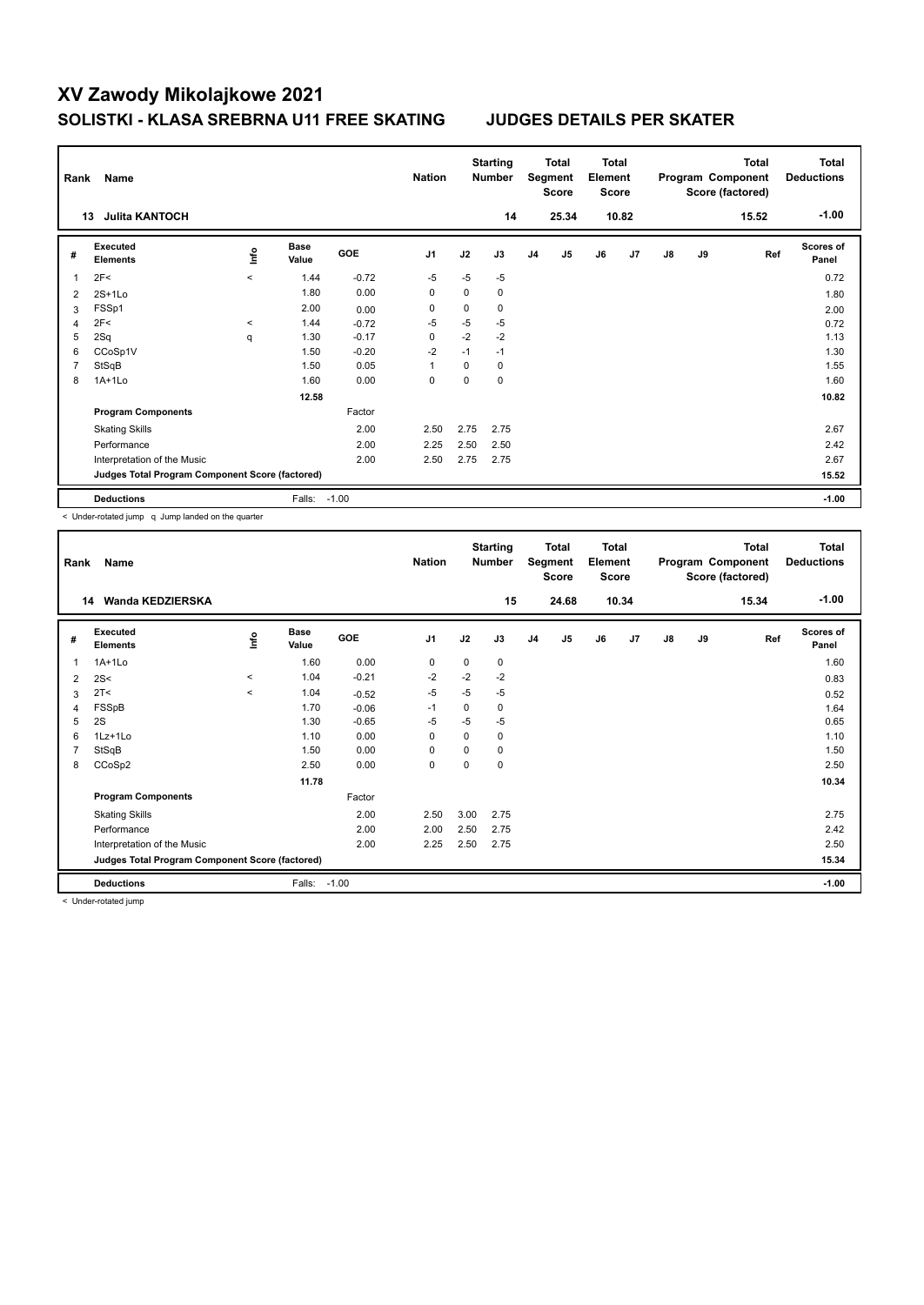| Rank           | Name                                            |      |                      |         | <b>Nation</b>  |              | <b>Starting</b><br>Number        |    | <b>Total</b><br>Segment<br><b>Score</b> | <b>Total</b><br>Element<br><b>Score</b> |      |    | Program Component | Score (factored) | <b>Total</b> | <b>Total</b><br><b>Deductions</b> |
|----------------|-------------------------------------------------|------|----------------------|---------|----------------|--------------|----------------------------------|----|-----------------------------------------|-----------------------------------------|------|----|-------------------|------------------|--------------|-----------------------------------|
|                | 15 Malgorzata PLACZEK                           |      |                      |         |                |              | 8                                |    | 24.23                                   |                                         | 9.23 |    |                   |                  | 15.00        | 0.00                              |
| #              | <b>Executed</b><br><b>Elements</b>              | ١nf٥ | <b>Base</b><br>Value | GOE     | J <sub>1</sub> | J2           | J3                               | J4 | J5                                      | J6                                      | J7   | J8 | J9                |                  | Ref          | <b>Scores of</b><br>Panel         |
| 1              | $1A+1L0$                                        |      | 1.60                 | 0.04    | $\mathbf 0$    | 1            | $\mathbf 0$                      |    |                                         |                                         |      |    |                   |                  |              | 1.64                              |
| $\overline{2}$ | $1A+1Lo$                                        |      | 1.60                 | 0.00    | 0              | 0            | $\mathbf 0$                      |    |                                         |                                         |      |    |                   |                  |              | 1.60                              |
| 3              | 2S                                              |      | 1.30                 | $-0.39$ | $-3$           | $-3$         | $-3$                             |    |                                         |                                         |      |    |                   |                  |              | 0.91                              |
| $\overline{4}$ | <b>FCUSpB</b>                                   |      | 1.50                 | $-0.10$ | 0              | $-2$         | $\mathbf 0$                      |    |                                         |                                         |      |    |                   |                  |              | 1.40                              |
| 5              | 1Lz                                             |      | 0.60                 | $-0.04$ | $-1$           | $-1$         | $\mathbf 0$                      |    |                                         |                                         |      |    |                   |                  |              | 0.56                              |
| 6              | 1Lz                                             |      | 0.60                 | 0.00    | 0              | $\pmb{0}$    | $\mathbf 0$                      |    |                                         |                                         |      |    |                   |                  |              | 0.60                              |
| $\overline{7}$ | StSqB                                           |      | 1.50                 | 0.00    | 0              | 0            | $\mathbf 0$                      |    |                                         |                                         |      |    |                   |                  |              | 1.50                              |
| 8              | CCoSpBV                                         |      | 1.28                 | $-0.26$ | $-3$           | $-2$         | $-1$                             |    |                                         |                                         |      |    |                   |                  |              | 1.02                              |
|                |                                                 |      | 9.98                 |         |                |              |                                  |    |                                         |                                         |      |    |                   |                  |              | 9.23                              |
|                | <b>Program Components</b>                       |      |                      | Factor  |                |              |                                  |    |                                         |                                         |      |    |                   |                  |              |                                   |
|                | <b>Skating Skills</b>                           |      |                      | 2.00    | 2.25           | 2.75         | 2.75                             |    |                                         |                                         |      |    |                   |                  |              | 2.58                              |
|                | Performance                                     |      |                      | 2.00    | 2.00           | 2.50         | 2.75                             |    |                                         |                                         |      |    |                   |                  |              | 2.42                              |
|                | Interpretation of the Music                     |      |                      | 2.00    | 2.00           | 2.75         | 2.75                             |    |                                         |                                         |      |    |                   |                  |              | 2.50                              |
|                | Judges Total Program Component Score (factored) |      |                      |         |                |              |                                  |    |                                         |                                         |      |    |                   |                  |              | 15.00                             |
|                | <b>Deductions</b>                               |      |                      |         |                |              |                                  |    |                                         |                                         |      |    |                   |                  |              | 0.00                              |
|                |                                                 |      |                      |         |                |              |                                  |    |                                         |                                         |      |    |                   |                  |              |                                   |
| Rank           | Name                                            |      |                      |         | <b>Nation</b>  |              | <b>Starting</b><br><b>Number</b> |    | <b>Total</b><br>Segment<br><b>Score</b> | <b>Total</b><br>Element<br><b>Score</b> |      |    | Program Component | Score (factored) | <b>Total</b> | <b>Total</b><br><b>Deductions</b> |
|                | 16 Izabela STOLARCZYK                           |      |                      |         |                |              | 16                               |    | 23.36                                   |                                         | 8.70 |    |                   |                  | 15.16        | $-0.50$                           |
| #              | <b>Executed</b><br><b>Elements</b>              | lnfo | Base<br>Value        | GOE     | J <sub>1</sub> | J2           | J3                               | J4 | J5                                      | J6                                      | J7   | J8 | J9                |                  | Ref          | <b>Scores of</b><br>Panel         |
| 1              | $1A+1Lo$                                        |      | 1.60                 | 0.00    | $\mathbf 0$    | 0            | $\mathbf 0$                      |    |                                         |                                         |      |    |                   |                  |              | 1.60                              |
| $\overline{c}$ | 2S                                              |      | 1.30                 | $-0.13$ | $-1$           | $-1$         | $-1$                             |    |                                         |                                         |      |    |                   |                  |              | 1.17                              |
| 3              | 2T                                              |      | 1.30                 | 0.00    | 0              | 0            | $\mathbf 0$                      |    |                                         |                                         |      |    |                   |                  |              | 1.30                              |
| $\overline{4}$ | FSSp                                            |      | 0.00                 | 0.00    | ÷,             | ä,           | ä,                               |    |                                         |                                         |      |    |                   |                  |              | 0.00                              |
| 5              | StSqB                                           |      | 1.50                 | 0.00    | 0              | 0            | $\mathbf 0$                      |    |                                         |                                         |      |    |                   |                  |              | 1.50                              |
| 6              | 2T                                              |      | 1.30                 | $-0.17$ | $-1$           | $-2$         | $-1$                             |    |                                         |                                         |      |    |                   |                  |              | 1.13                              |
| $\overline{7}$ | 1Lz+1A+SEQ                                      |      | 1.36                 | 0.00    | 0              | $\mathbf{1}$ | $-1$                             |    |                                         |                                         |      |    |                   |                  |              | 1.36                              |
| 8              | CCoSpBV                                         |      | 1.28                 | $-0.64$ | $-5$           | $-5$         | $-5$                             |    |                                         |                                         |      |    |                   |                  |              | 0.64                              |
|                |                                                 |      | 9.64                 |         |                |              |                                  |    |                                         |                                         |      |    |                   |                  |              | 8.70                              |
|                | <b>Program Components</b>                       |      |                      | Factor  |                |              |                                  |    |                                         |                                         |      |    |                   |                  |              |                                   |
|                | <b>Skating Skills</b>                           |      |                      | 2.00    | 2.75           | 3.00         | 2.50                             |    |                                         |                                         |      |    |                   |                  |              | 2.75                              |
|                | Performance                                     |      |                      | 2.00    | 2.00           | 2.75         | 2.25                             |    |                                         |                                         |      |    |                   |                  |              | 2.33                              |
|                | Interpretation of the Music                     |      |                      | 2.00    | 2.25           | 2.75         | 2.50                             |    |                                         |                                         |      |    |                   |                  |              | 2.50                              |
|                | Judges Total Program Component Score (factored) |      |                      |         |                |              |                                  |    |                                         |                                         |      |    |                   |                  |              | 15.16                             |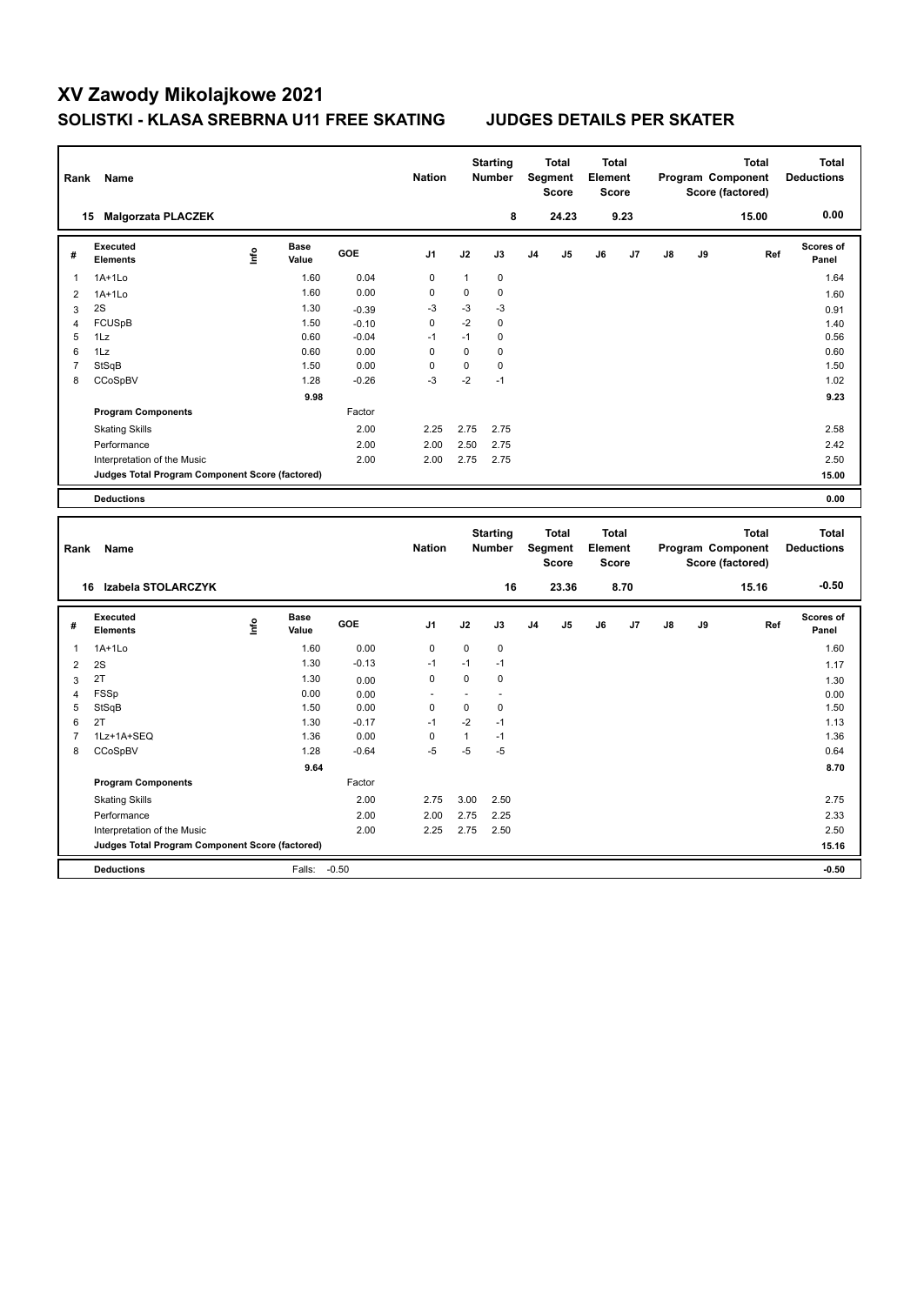| Rank           | Name                                            |      |                      |         | <b>Nation</b>  |             | <b>Starting</b><br><b>Number</b> |                | Total<br>Segment<br><b>Score</b> | <b>Total</b><br>Element<br><b>Score</b> |      |               |    | <b>Total</b><br>Program Component<br>Score (factored) | <b>Total</b><br><b>Deductions</b> |
|----------------|-------------------------------------------------|------|----------------------|---------|----------------|-------------|----------------------------------|----------------|----------------------------------|-----------------------------------------|------|---------------|----|-------------------------------------------------------|-----------------------------------|
| 17             | Alicja LIPINSKA                                 |      |                      |         |                |             | 3                                |                | 21.43                            |                                         | 8.95 |               |    | 12.98                                                 | $-0.50$                           |
| #              | <b>Executed</b><br><b>Elements</b>              | lnfo | <b>Base</b><br>Value | GOE     | J <sub>1</sub> | J2          | J3                               | J <sub>4</sub> | J <sub>5</sub>                   | J6                                      | J7   | $\mathsf{J}8$ | J9 | Ref                                                   | <b>Scores of</b><br>Panel         |
| 1              | 2S                                              |      | 1.30                 | $-0.65$ | $-5$           | $-5$        | $-5$                             |                |                                  |                                         |      |               |    |                                                       | 0.65                              |
| 2              | FSSp1                                           |      | 2.00                 | $-0.07$ | 0              | $-1$        | 0                                |                |                                  |                                         |      |               |    |                                                       | 1.93                              |
| 3              | StSqB                                           |      | 1.50                 | $-0.05$ | 0              | 0           | $-1$                             |                |                                  |                                         |      |               |    |                                                       | 1.45                              |
| 4              | 1A                                              |      | 1.10                 | 0.00    | 0              | 0           | 0                                |                |                                  |                                         |      |               |    |                                                       | 1.10                              |
| 5              | 1Lze+1Lo                                        | e    | 0.98                 | $-0.13$ | $-3$           | $-3$        | $-2$                             |                |                                  |                                         |      |               |    |                                                       | 0.85                              |
| 6              | 1A                                              |      | 1.10                 | 0.00    | $\mathbf 0$    | $\mathbf 0$ | $\mathbf 0$                      |                |                                  |                                         |      |               |    |                                                       | 1.10                              |
| $\overline{7}$ | CCoSpBV                                         |      | 1.28                 | $-0.26$ | $-3$           | $-2$        | $-1$                             |                |                                  |                                         |      |               |    |                                                       | 1.02                              |
| 8              | 1Lze+1Lo                                        | e    | 0.98                 | $-0.13$ | $-3$           | $-3$        | $-2$                             |                |                                  |                                         |      |               |    |                                                       | 0.85                              |
|                |                                                 |      | 10.24                |         |                |             |                                  |                |                                  |                                         |      |               |    |                                                       | 8.95                              |
|                | <b>Program Components</b>                       |      |                      | Factor  |                |             |                                  |                |                                  |                                         |      |               |    |                                                       |                                   |
|                | <b>Skating Skills</b>                           |      |                      | 2.00    | 2.25           | 2.50        | 2.25                             |                |                                  |                                         |      |               |    |                                                       | 2.33                              |
|                | Performance                                     |      |                      | 2.00    | 2.00           | 2.25        | 2.00                             |                |                                  |                                         |      |               |    |                                                       | 2.08                              |
|                | Interpretation of the Music                     |      |                      | 2.00    | 2.00           | 2.00        | 2.25                             |                |                                  |                                         |      |               |    |                                                       | 2.08                              |
|                | Judges Total Program Component Score (factored) |      |                      |         |                |             |                                  |                |                                  |                                         |      |               |    |                                                       | 12.98                             |
|                | <b>Deductions</b>                               |      | Falls:               | $-0.50$ |                |             |                                  |                |                                  |                                         |      |               |    |                                                       | $-0.50$                           |

e Wrong edge

| Rank           | Name                                            |       |                      |         | <b>Nation</b>  |      | <b>Starting</b><br><b>Number</b> |                | <b>Total</b><br>Segment<br><b>Score</b> | <b>Total</b><br>Element<br>Score |      |               |    | <b>Total</b><br>Program Component<br>Score (factored) | <b>Total</b><br><b>Deductions</b> |
|----------------|-------------------------------------------------|-------|----------------------|---------|----------------|------|----------------------------------|----------------|-----------------------------------------|----------------------------------|------|---------------|----|-------------------------------------------------------|-----------------------------------|
| 18             | Alicja KMIECIK                                  |       |                      |         |                |      | 5                                |                | 20.11                                   |                                  | 8.61 |               |    | 12.00                                                 | $-0.50$                           |
| #              | Executed<br><b>Elements</b>                     | lnfo  | <b>Base</b><br>Value | GOE     | J <sub>1</sub> | J2   | J3                               | J <sub>4</sub> | J5                                      | J6                               | J7   | $\mathsf{J}8$ | J9 | Ref                                                   | <b>Scores of</b><br>Panel         |
| 1              | 1Lz!+1Lo                                        |       | 1.10                 | $-0.06$ | $-1$           | $-1$ | $-1$                             |                |                                         |                                  |      |               |    |                                                       | 1.04                              |
| 2              | 2S<<                                            | $\,<$ | 0.40                 | $-0.20$ | -5             | $-5$ | $-5$                             |                |                                         |                                  |      |               |    |                                                       | 0.20                              |
| 3              | CCoSp2                                          |       | 2.50                 | $-0.33$ | $-2$           | $-1$ | $-1$                             |                |                                         |                                  |      |               |    |                                                       | 2.17                              |
| 4              | StSqB                                           |       | 1.50                 | $-0.15$ | $-1$           | $-2$ | 0                                |                |                                         |                                  |      |               |    |                                                       | 1.35                              |
| 5              | 1A<                                             | $\,<$ | 0.88                 | $-0.18$ | $-2$           | $-2$ | $-2$                             |                |                                         |                                  |      |               |    |                                                       | 0.70                              |
| 6              | 1Lz!                                            |       | 0.60                 | $-0.06$ | $-1$           | $-1$ | $-1$                             |                |                                         |                                  |      |               |    |                                                       | 0.54                              |
| $\overline{7}$ | 1Aq                                             | q     | 1.10                 | $-0.22$ | $-2$           | $-3$ | $-1$                             |                |                                         |                                  |      |               |    |                                                       | 0.88                              |
| 8              | FSSp1                                           |       | 2.00                 | $-0.27$ | $-1$           | $-2$ | $-1$                             |                |                                         |                                  |      |               |    |                                                       | 1.73                              |
|                |                                                 |       | 10.08                |         |                |      |                                  |                |                                         |                                  |      |               |    |                                                       | 8.61                              |
|                | <b>Program Components</b>                       |       |                      | Factor  |                |      |                                  |                |                                         |                                  |      |               |    |                                                       |                                   |
|                | <b>Skating Skills</b>                           |       |                      | 2.00    | 2.00           | 2.00 | 2.00                             |                |                                         |                                  |      |               |    |                                                       | 2.00                              |
|                | Performance                                     |       |                      | 2.00    | 1.75           | 2.00 | 2.25                             |                |                                         |                                  |      |               |    |                                                       | 2.00                              |
|                | Interpretation of the Music                     |       |                      | 2.00    | 1.75           | 2.00 | 2.25                             |                |                                         |                                  |      |               |    |                                                       | 2.00                              |
|                | Judges Total Program Component Score (factored) |       |                      |         |                |      |                                  |                |                                         |                                  |      |               |    |                                                       | 12.00                             |
|                | <b>Deductions</b>                               |       | Falls:               | $-0.50$ |                |      |                                  |                |                                         |                                  |      |               |    |                                                       | $-0.50$                           |

< Under-rotated jump << Downgraded jump ! Not clear edge q Jump landed on the quarter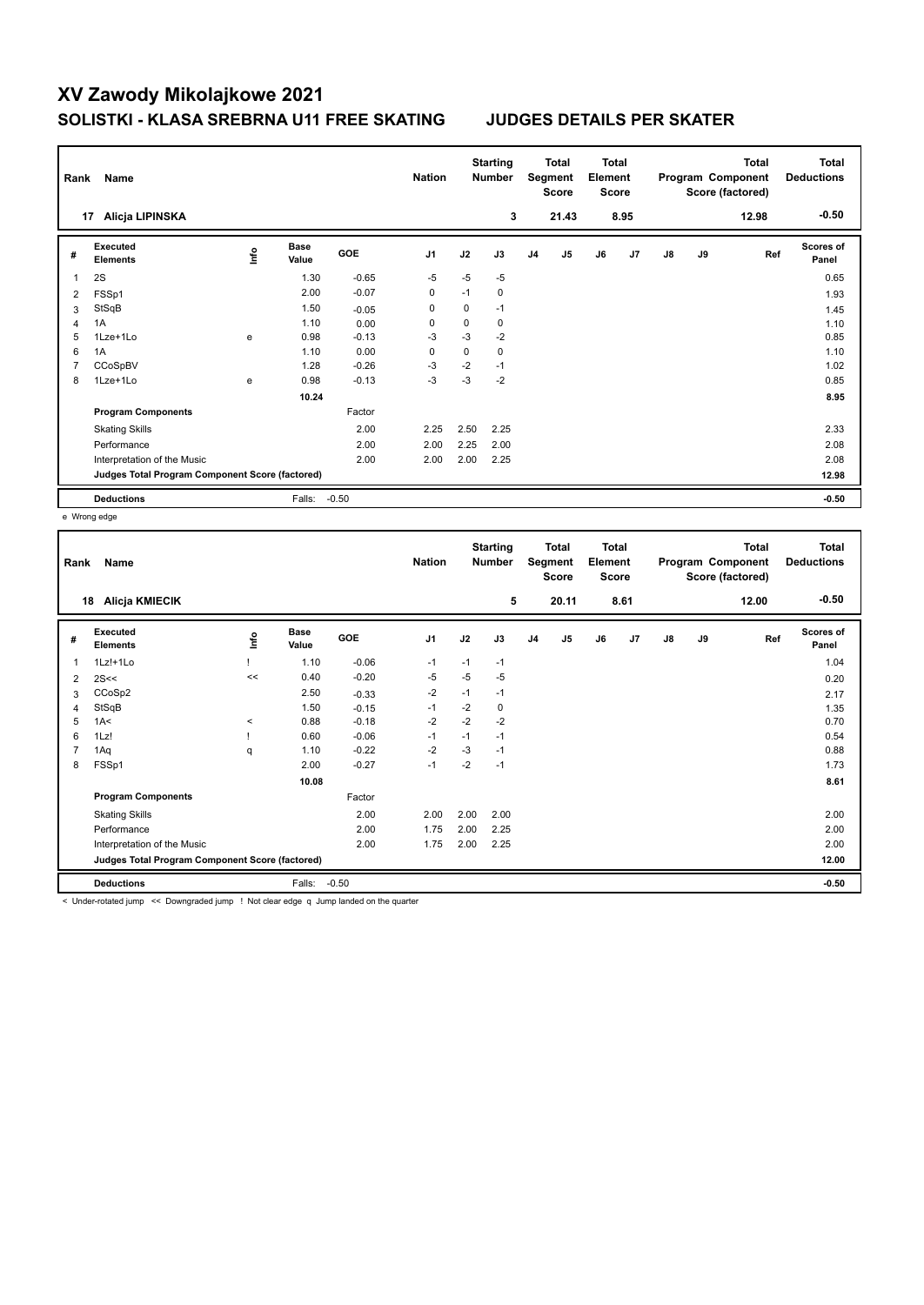| Rank | Name                                            |      |                      |         | <b>Nation</b>  |             | <b>Starting</b><br><b>Number</b> |                | Total<br>Segment<br><b>Score</b> | <b>Total</b><br>Element<br><b>Score</b> |      |    |    | <b>Total</b><br>Program Component<br>Score (factored) | <b>Total</b><br><b>Deductions</b> |
|------|-------------------------------------------------|------|----------------------|---------|----------------|-------------|----------------------------------|----------------|----------------------------------|-----------------------------------------|------|----|----|-------------------------------------------------------|-----------------------------------|
| 19   | <b>Blanka LIS</b>                               |      |                      |         |                |             | 4                                |                | 19.41                            |                                         | 6.75 |    |    | 12.66                                                 | 0.00                              |
| #    | <b>Executed</b><br><b>Elements</b>              | ١nf٥ | <b>Base</b><br>Value | GOE     | J <sub>1</sub> | J2          | J3                               | J <sub>4</sub> | J5                               | J6                                      | J7   | J8 | J9 | Ref                                                   | <b>Scores of</b><br>Panel         |
| 1    | 1A                                              |      | 1.10                 | 0.00    | $\mathbf 0$    | $\mathbf 0$ | $\mathbf 0$                      |                |                                  |                                         |      |    |    |                                                       | 1.10                              |
| 2    | 1A                                              |      | 1.10                 | 0.00    | 0              | $\mathbf 0$ | $\mathbf 0$                      |                |                                  |                                         |      |    |    |                                                       | 1.10                              |
| 3    | StSqB                                           |      | 1.50                 | 0.00    | 0              | 0           | 0                                |                |                                  |                                         |      |    |    |                                                       | 1.50                              |
| 4    | FUSpB                                           |      | 1.50                 | $-0.30$ | $-3$           | $-2$        | $-1$                             |                |                                  |                                         |      |    |    |                                                       | 1.20                              |
| 5    | 2S<<                                            | <<   | 0.40                 | $-0.19$ | $-5$           | $-5$        | $-4$                             |                |                                  |                                         |      |    |    |                                                       | 0.21                              |
| 6    | 1Lz!+1Lo                                        |      | 1.10                 | $-0.06$ | $-1$           | $-1$        | $-1$                             |                |                                  |                                         |      |    |    |                                                       | 1.04                              |
| 7    | CoSp                                            |      | 0.00                 | 0.00    |                |             |                                  |                |                                  |                                         |      |    |    |                                                       | 0.00                              |
| 8    | 1Lz                                             |      | 0.60                 | 0.00    | 0              | 0           | 0                                |                |                                  |                                         |      |    |    |                                                       | 0.60                              |
|      |                                                 |      | 7.30                 |         |                |             |                                  |                |                                  |                                         |      |    |    |                                                       | 6.75                              |
|      | <b>Program Components</b>                       |      |                      | Factor  |                |             |                                  |                |                                  |                                         |      |    |    |                                                       |                                   |
|      | <b>Skating Skills</b>                           |      |                      | 2.00    | 2.00           | 2.25        | 2.25                             |                |                                  |                                         |      |    |    |                                                       | 2.17                              |
|      | Performance                                     |      |                      | 2.00    | 1.75           | 2.25        | 2.25                             |                |                                  |                                         |      |    |    |                                                       | 2.08                              |
|      | Interpretation of the Music                     |      |                      | 2.00    | 1.75           | 2.25        | 2.25                             |                |                                  |                                         |      |    |    |                                                       | 2.08                              |
|      | Judges Total Program Component Score (factored) |      |                      |         |                |             |                                  |                |                                  |                                         |      |    |    |                                                       | 12.66                             |
|      | <b>Deductions</b>                               |      |                      |         |                |             |                                  |                |                                  |                                         |      |    |    |                                                       | 0.00                              |

<< Downgraded jump ! Not clear edge

| Rank           | Name                                            |         |                      |         | <b>Nation</b>            |          | <b>Starting</b><br><b>Number</b> |                | Total<br>Segment<br><b>Score</b> | <b>Total</b><br>Element<br><b>Score</b> |      |               |    | <b>Total</b><br>Program Component<br>Score (factored) | Total<br><b>Deductions</b> |
|----------------|-------------------------------------------------|---------|----------------------|---------|--------------------------|----------|----------------------------------|----------------|----------------------------------|-----------------------------------------|------|---------------|----|-------------------------------------------------------|----------------------------|
| 20             | Aleksandra BILLEWICZ                            |         |                      |         |                          |          | 6                                |                | 18.87                            |                                         | 7.21 |               |    | 12.66                                                 | $-1.00$                    |
| #              | Executed<br><b>Elements</b>                     | lnfo    | <b>Base</b><br>Value | GOE     | J <sub>1</sub>           | J2       | J3                               | J <sub>4</sub> | J <sub>5</sub>                   | J6                                      | J7   | $\mathsf{J}8$ | J9 | Ref                                                   | <b>Scores of</b><br>Panel  |
|                | $1A+1L0$                                        |         | 1.60                 | 0.04    | 0                        | 1        | 0                                |                |                                  |                                         |      |               |    |                                                       | 1.64                       |
| 2              | 2S                                              |         | 1.30                 | $-0.65$ | $-5$                     | $-5$     | $-5$                             |                |                                  |                                         |      |               |    |                                                       | 0.65                       |
| 3              | $1F+1Lo$                                        |         | 1.00                 | 0.00    | $\mathbf 0$              | $\Omega$ | 0                                |                |                                  |                                         |      |               |    |                                                       | 1.00                       |
| 4              | CCoSp                                           |         | 0.00                 | 0.00    | $\overline{\phantom{a}}$ |          | ٠                                |                |                                  |                                         |      |               |    |                                                       | 0.00                       |
| 5              | StSqB                                           |         | 1.50                 | $-0.05$ | $-1$                     | $\Omega$ | 0                                |                |                                  |                                         |      |               |    |                                                       | 1.45                       |
| 6              | 1F+1Lo*+REP                                     | $\star$ | 0.35                 | $-0.03$ | 0                        | $-1$     | $-1$                             |                |                                  |                                         |      |               |    |                                                       | 0.32                       |
| $\overline{7}$ | FSSp2                                           |         | 2.30                 | $-0.15$ | 0                        | $-1$     | $-1$                             |                |                                  |                                         |      |               |    |                                                       | 2.15                       |
|                |                                                 |         | 8.05                 |         |                          |          |                                  |                |                                  |                                         |      |               |    |                                                       | 7.21                       |
|                | <b>Program Components</b>                       |         |                      | Factor  |                          |          |                                  |                |                                  |                                         |      |               |    |                                                       |                            |
|                | <b>Skating Skills</b>                           |         |                      | 2.00    | 2.25                     | 2.50     | 2.25                             |                |                                  |                                         |      |               |    |                                                       | 2.33                       |
|                | Performance                                     |         |                      | 2.00    | 1.75                     | 2.25     | 2.00                             |                |                                  |                                         |      |               |    |                                                       | 2.00                       |
|                | Interpretation of the Music                     |         |                      | 2.00    | 1.75                     | 2.25     | 2.00                             |                |                                  |                                         |      |               |    |                                                       | 2.00                       |
|                | Judges Total Program Component Score (factored) |         |                      |         |                          |          |                                  |                |                                  |                                         |      |               |    |                                                       | 12.66                      |
|                | <b>Deductions</b>                               |         | Falls:               | $-1.00$ |                          |          |                                  |                |                                  |                                         |      |               |    |                                                       | $-1.00$                    |

\* Invalid element REP Jump repetition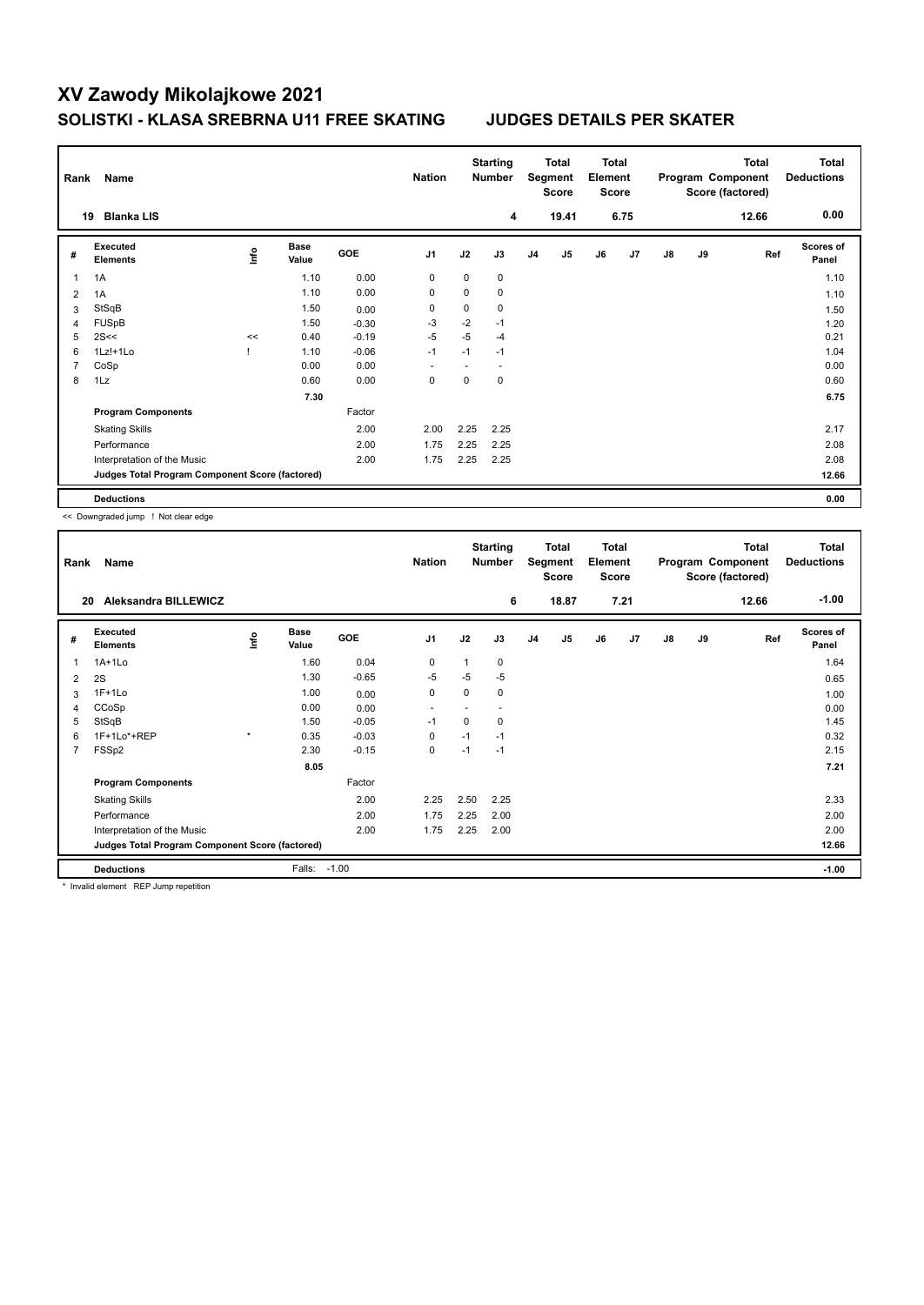| Rank           | Name                                            |         |                      |         | <b>Nation</b>  |      | <b>Starting</b><br><b>Number</b> |                | Total<br>Segment<br><b>Score</b> | <b>Total</b><br>Element<br><b>Score</b> |      |               |    | <b>Total</b><br>Program Component<br>Score (factored) | <b>Total</b><br><b>Deductions</b> |
|----------------|-------------------------------------------------|---------|----------------------|---------|----------------|------|----------------------------------|----------------|----------------------------------|-----------------------------------------|------|---------------|----|-------------------------------------------------------|-----------------------------------|
| 21             | <b>Emilia STANEK</b>                            |         |                      |         |                |      | 10                               |                | 18.83                            |                                         | 8.15 |               |    | 12.18                                                 | $-1.50$                           |
| #              | <b>Executed</b><br><b>Elements</b>              | ١nf٥    | <b>Base</b><br>Value | GOE     | J <sub>1</sub> | J2   | J3                               | J <sub>4</sub> | J <sub>5</sub>                   | J6                                      | J7   | $\mathsf{J}8$ | J9 | Ref                                                   | <b>Scores of</b><br>Panel         |
| 1              | $1A+1Lo$                                        |         | 1.60                 | 0.00    | 0              | 0    | 0                                |                |                                  |                                         |      |               |    |                                                       | 1.60                              |
| $\overline{2}$ | $1F+1Lo$                                        |         | 1.00                 | 0.00    | 0              | 0    | 0                                |                |                                  |                                         |      |               |    |                                                       | 1.00                              |
| 3              | 2S<<                                            | $\,<$   | 0.40                 | $-0.20$ | $-5$           | $-5$ | $-5$                             |                |                                  |                                         |      |               |    |                                                       | 0.20                              |
| 4              | CCoSp2                                          |         | 2.50                 | $-0.08$ | 0              | $-1$ | 0                                |                |                                  |                                         |      |               |    |                                                       | 2.42                              |
| 5              | 2S<                                             | $\prec$ | 1.04                 | $-0.52$ | $-5$           | $-5$ | $-5$                             |                |                                  |                                         |      |               |    |                                                       | 0.52                              |
| 6              | StSqB                                           |         | 1.50                 | $-0.15$ | $-1$           | $-2$ | $\mathbf 0$                      |                |                                  |                                         |      |               |    |                                                       | 1.35                              |
| 7              | 1A                                              |         | 1.10                 | $-0.04$ | 0              | $-1$ | 0                                |                |                                  |                                         |      |               |    |                                                       | 1.06                              |
| 8              | FSSp                                            |         | 0.00                 | 0.00    |                |      |                                  |                |                                  |                                         |      |               |    |                                                       | 0.00                              |
|                |                                                 |         | 9.14                 |         |                |      |                                  |                |                                  |                                         |      |               |    |                                                       | 8.15                              |
|                | <b>Program Components</b>                       |         |                      | Factor  |                |      |                                  |                |                                  |                                         |      |               |    |                                                       |                                   |
|                | <b>Skating Skills</b>                           |         |                      | 2.00    | 2.25           | 2.25 | 2.00                             |                |                                  |                                         |      |               |    |                                                       | 2.17                              |
|                | Performance                                     |         |                      | 2.00    | 2.00           | 1.75 | 2.00                             |                |                                  |                                         |      |               |    |                                                       | 1.92                              |
|                | Interpretation of the Music                     |         |                      | 2.00    | 2.00           | 2.00 | 2.00                             |                |                                  |                                         |      |               |    |                                                       | 2.00                              |
|                | Judges Total Program Component Score (factored) |         |                      |         |                |      |                                  |                |                                  |                                         |      |               |    |                                                       | 12.18                             |
|                | <b>Deductions</b>                               |         | Falls:               | $-1.50$ |                |      |                                  |                |                                  |                                         |      |               |    |                                                       | $-1.50$                           |

< Under-rotated jump << Downgraded jump

| Rank           | Name                                            |             |                      |         | <b>Nation</b>            |      | <b>Starting</b><br><b>Number</b> |                | <b>Total</b><br>Segment<br><b>Score</b> | <b>Total</b><br>Element<br><b>Score</b> |      |               |    | Total<br>Program Component<br>Score (factored) | <b>Total</b><br><b>Deductions</b> |
|----------------|-------------------------------------------------|-------------|----------------------|---------|--------------------------|------|----------------------------------|----------------|-----------------------------------------|-----------------------------------------|------|---------------|----|------------------------------------------------|-----------------------------------|
|                | Zofia OCIEPA<br>22                              |             |                      |         |                          |      | $\mathbf{2}$                     |                | 15.96                                   |                                         | 5.62 |               |    | 10.84                                          | $-0.50$                           |
| #              | Executed<br><b>Elements</b>                     | <u>lnfo</u> | <b>Base</b><br>Value | GOE     | J <sub>1</sub>           | J2   | J3                               | J <sub>4</sub> | J5                                      | J6                                      | J7   | $\mathsf{J}8$ | J9 | Ref                                            | <b>Scores of</b><br>Panel         |
| 1              | 1A                                              |             | 1.10                 | $-0.51$ | $-4$                     | $-5$ | $-5$                             |                |                                         |                                         |      |               |    |                                                | 0.59                              |
| 2              | <b>FUSpB</b>                                    |             | 1.50                 | $-0.50$ | -3                       | -4   | $-3$                             |                |                                         |                                         |      |               |    |                                                | 1.00                              |
| 5              | StSqB                                           |             | 1.50                 | $-0.10$ | 0                        | $-2$ | 0                                |                |                                         |                                         |      |               |    |                                                | 1.40                              |
| 6              | 2S                                              |             | 1.30                 | $-0.65$ | $-5$                     | $-5$ | $-5$                             |                |                                         |                                         |      |               |    |                                                | 0.65                              |
| $\overline{7}$ | 1A                                              |             | 1.10                 | $-0.11$ | $-1$                     | $-1$ | $-1$                             |                |                                         |                                         |      |               |    |                                                | 0.99                              |
| 8              | 1Lz!                                            |             | 0.60                 | $-0.08$ | $-1$                     | $-1$ | $-2$                             |                |                                         |                                         |      |               |    |                                                | 0.52                              |
| 9              | CoSp                                            |             | 0.00                 | 0.00    | $\overline{\phantom{a}}$ |      |                                  |                |                                         |                                         |      |               |    |                                                | 0.00                              |
| 10             | 1F                                              |             | 0.50                 | $-0.03$ | $-1$                     | $-1$ | 0                                |                |                                         |                                         |      |               |    |                                                | 0.47                              |
|                |                                                 |             | 7.60                 |         |                          |      |                                  |                |                                         |                                         |      |               |    |                                                | 5.62                              |
|                | <b>Program Components</b>                       |             |                      | Factor  |                          |      |                                  |                |                                         |                                         |      |               |    |                                                |                                   |
|                | <b>Skating Skills</b>                           |             |                      | 2.00    | 1.75                     | 2.00 | 2.00                             |                |                                         |                                         |      |               |    |                                                | 1.92                              |
|                | Performance                                     |             |                      | 2.00    | 1.50                     | 1.50 | 2.00                             |                |                                         |                                         |      |               |    |                                                | 1.67                              |
|                | Interpretation of the Music                     |             |                      | 2.00    | 1.75                     | 1.75 | 2.00                             |                |                                         |                                         |      |               |    |                                                | 1.83                              |
|                | Judges Total Program Component Score (factored) |             |                      |         |                          |      |                                  |                |                                         |                                         |      |               |    |                                                | 10.84                             |
|                | <b>Deductions</b>                               |             | Falls:               | $-0.50$ |                          |      |                                  |                |                                         |                                         |      |               |    |                                                | $-0.50$                           |

! Not clear edge